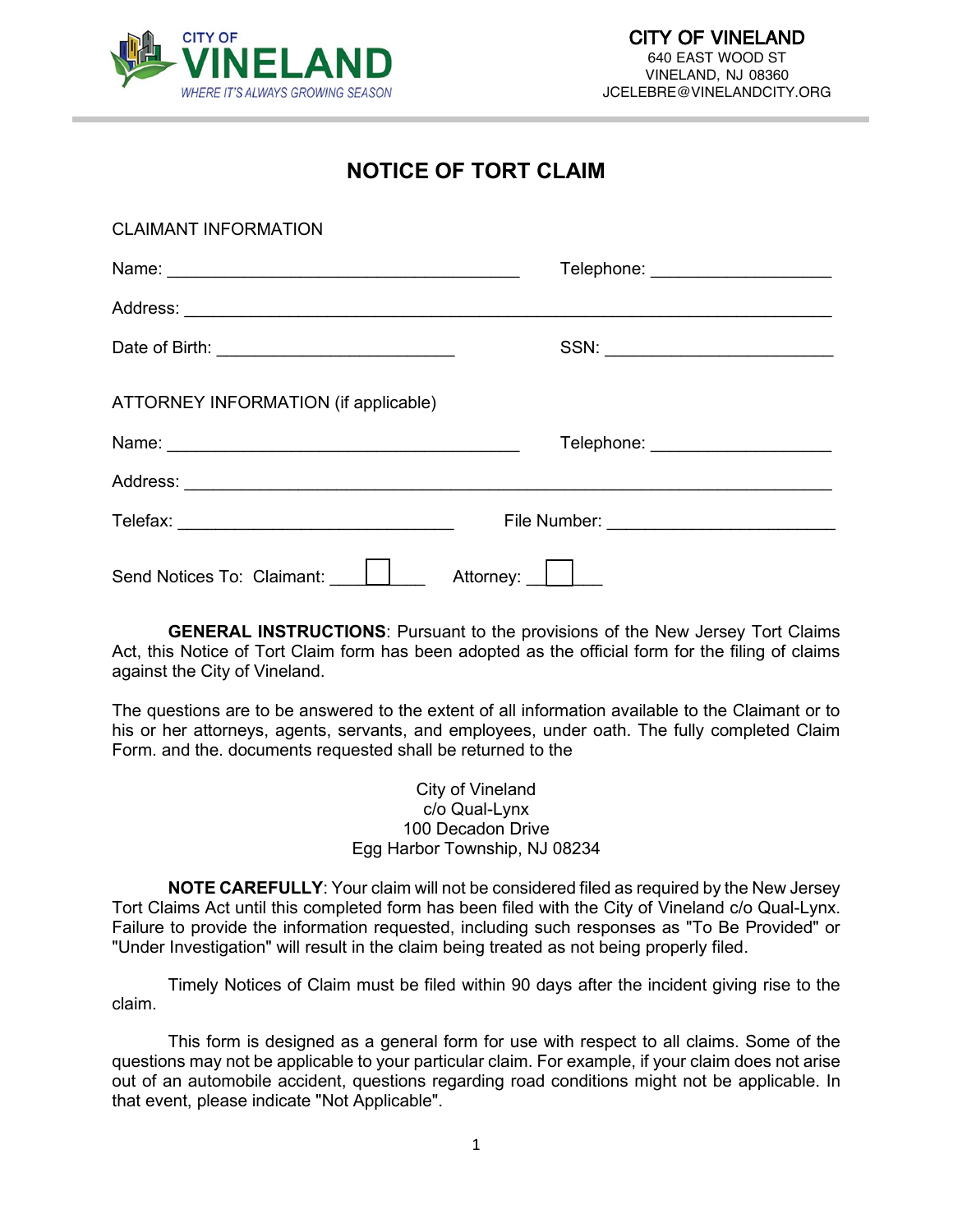

If you are unable to answer any question because of a lack of information available to you, specify the reason the information is not available to you. If a question asks that you identify a document, it will be sufficient to furnish true and legible copies. Where a question asks that you "identify all persons," provide the name, address, and telephone number of the person.

If you need more space to provide a full answer, attach supplementary pages, identifying the continuation of the answer with the number of the applicable question.

#### **DEFINITIONS:**

*"Claimant*" shall refer to the person or persons on whose behalf the Notice of Claim has been filed with the City of Vineland.

"*Documents"* shall refer to any written, photographic, or electronic representation, and any copy thereof, including, but not limited to, computer tapes and/or disks, videotapes, and other material. relating to the subject matter of the claim.

*"Person"* shall include in its meaning a partnership, joint venture, corporation, association, trust, or any other kind of entity, as well as a natural person.

*"Public Entity"* shall refer to the City of Vineland along with any agent, official or employee of the City of Vineland against whom a claim is asserted by the Claimant.

NOTE that the questions are divided into sections relating to the claimant, the claim, property damage, personal injury, and the basis for the claim against the public entity or a public employee.

If the claim. involves only property damage, then the portion on personal injuries need not be answered. Just enter as the answer to Question 17 "No personal injuries claimed."

If the claim involves no property damage, then the portion on property damage need not be answered. Just enter as the answer to Question 16 "No property damage claimed."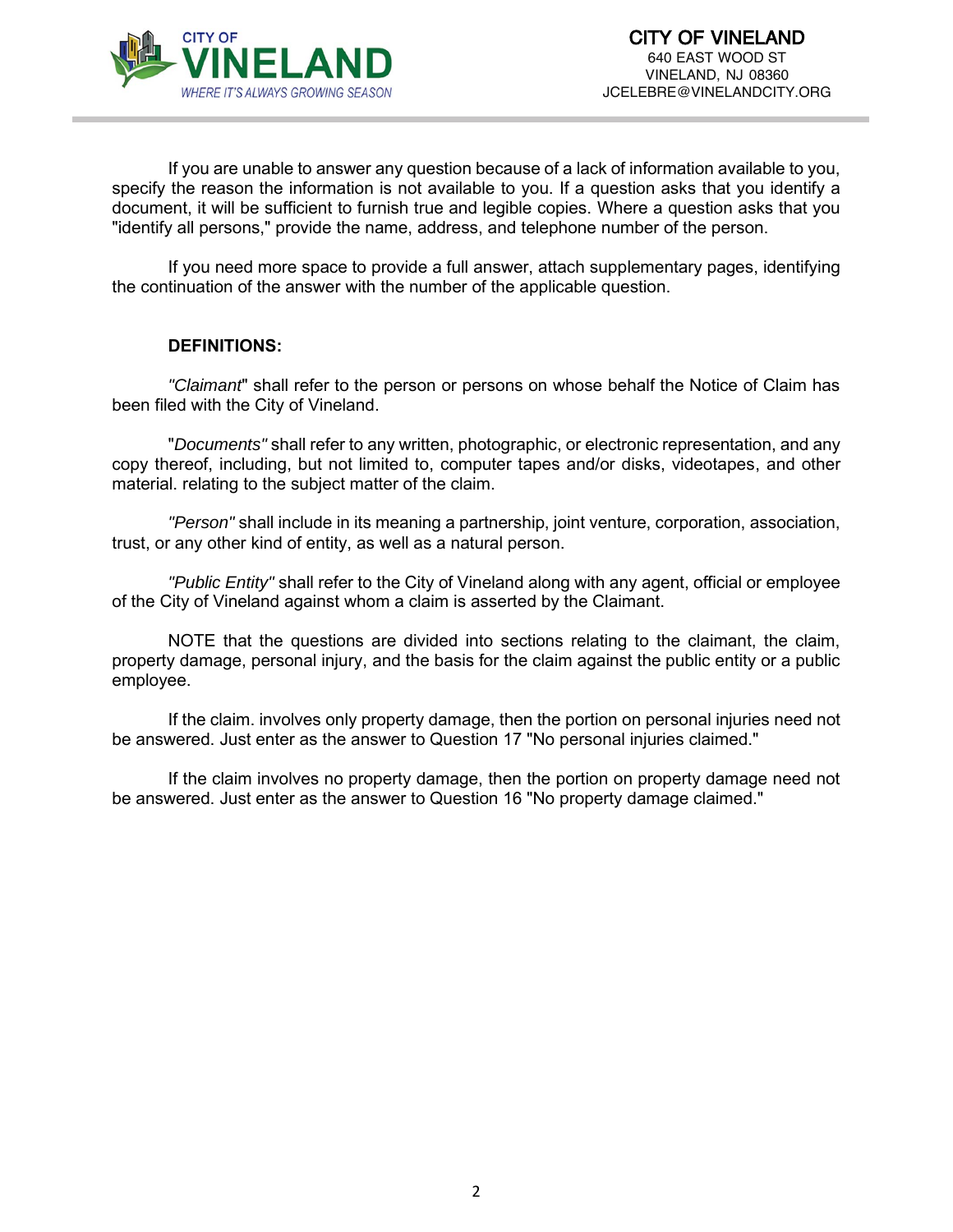

## **INFORMATION ON THE CLAIMANT**

\_\_\_\_\_\_\_\_\_\_\_\_\_\_\_\_\_\_\_\_\_\_\_\_\_\_\_\_\_\_\_\_\_\_\_\_\_\_\_\_\_\_\_\_\_\_\_\_\_\_\_\_\_\_\_\_\_\_

\_\_\_\_\_\_\_\_\_\_\_\_\_\_\_\_\_\_\_\_\_\_\_\_\_\_\_\_\_\_\_\_\_\_\_\_\_\_\_\_\_\_\_\_\_\_\_\_\_\_\_\_\_\_\_\_\_\_

\_\_\_\_\_\_\_\_\_\_\_\_\_\_\_\_\_\_\_\_\_\_\_\_\_\_\_\_\_\_\_\_\_\_\_\_\_\_\_\_\_\_\_\_\_\_\_\_\_\_\_\_\_\_\_\_\_\_

\_\_\_\_\_\_\_\_\_\_\_\_\_\_\_\_\_\_\_\_\_\_\_\_\_\_\_\_\_\_\_\_\_\_\_\_\_\_\_\_\_\_\_\_\_\_\_\_\_\_\_\_\_\_\_\_\_\_

\_\_\_\_\_\_\_\_\_\_\_\_\_\_\_\_\_\_\_\_\_\_\_\_\_\_\_\_\_\_\_\_\_\_\_\_\_\_\_\_\_\_\_\_\_\_\_\_\_\_\_\_\_\_\_\_\_\_

\_\_\_\_\_\_\_\_\_\_\_\_\_\_\_\_\_\_\_\_\_\_\_\_\_\_\_\_\_\_\_\_\_\_\_\_\_\_\_\_\_\_\_\_\_\_\_\_\_\_\_\_\_\_\_\_\_\_

- 1. Provide the following information with respect to the Claimant:
	- a) Any other name by which the Claimant has been known.
	- b) Address at the time of the incident giving rise to the claim.
	- c) Marital Status [at the time of the incident and current].
	- d) Identify each person residing with the claimant and. the relation, if any, of the person to the Claimant.

\_\_\_\_\_\_\_\_\_\_\_\_\_\_\_\_\_\_\_\_\_\_\_\_\_\_\_\_\_\_\_\_\_\_\_\_\_\_\_\_\_\_\_\_\_\_\_\_\_\_\_\_\_\_\_\_\_\_

\_\_\_\_\_\_\_\_\_\_\_\_\_\_\_\_\_\_\_\_\_\_\_\_\_\_\_\_\_\_\_\_\_\_\_\_\_\_\_\_\_\_\_\_\_\_\_\_\_\_\_\_\_\_\_\_\_\_

2. Provide all addresses of the Claimant for the last 10 years, the dates of the residence, the persons residing at the addresses at the same time as the Claimant resided at the address and the relation, if any, of the person to the Claimant.

\_\_\_\_\_\_\_\_\_\_\_\_\_\_\_\_\_\_\_\_\_\_\_\_\_\_\_\_\_\_\_\_\_\_\_\_\_\_\_\_\_\_\_\_\_\_\_\_\_\_\_\_\_\_\_\_\_\_\_\_\_\_\_\_

\_\_\_\_\_\_\_\_\_\_\_\_\_\_\_\_\_\_\_\_\_\_\_\_\_\_\_\_\_\_\_\_\_\_\_\_\_\_\_\_\_\_\_\_\_\_\_\_\_\_\_\_\_\_\_\_\_\_\_\_\_\_\_\_

\_\_\_\_\_\_\_\_\_\_\_\_\_\_\_\_\_\_\_\_\_\_\_\_\_\_\_\_\_\_\_\_\_\_\_\_\_\_\_\_\_\_\_\_\_\_\_\_\_\_\_\_\_\_\_\_\_\_\_\_\_\_\_\_

\_\_\_\_\_\_\_\_\_\_\_\_\_\_\_\_\_\_\_\_\_\_\_\_\_\_\_\_\_\_\_\_\_\_\_\_\_\_\_\_\_\_\_\_\_\_\_\_\_\_\_\_\_\_\_\_\_\_\_\_\_\_\_\_

\_\_\_\_\_\_\_\_\_\_\_\_\_\_\_\_\_\_\_\_\_\_\_\_\_\_\_\_\_\_\_\_\_\_\_\_\_\_\_\_\_\_\_\_\_\_\_\_\_\_\_\_\_\_\_\_\_\_\_\_\_\_\_\_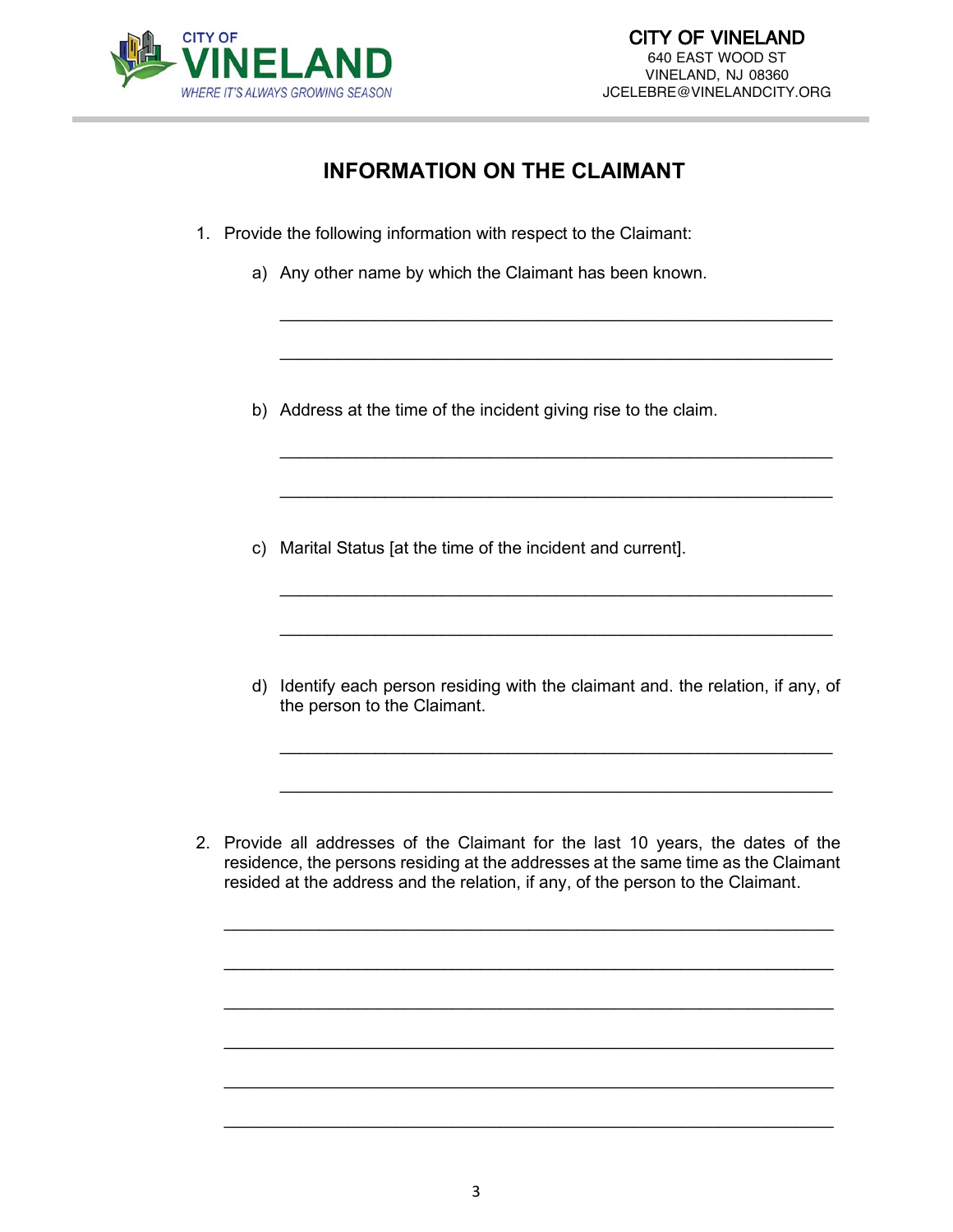

# **INFORMATION ON ALL CLAIMS**

- 3. Provide the exact date, time, and place of the incident forming the basis of the claim and. the weather conditions prevailing at the time.
- 4. Provide the Claimant's complete version of the events that form the basis of the claim.

5. List any and all individuals who were witnesses to or who have knowledge of the facts of the incident which gave rise to the claim. Provide the full name and address of each individual.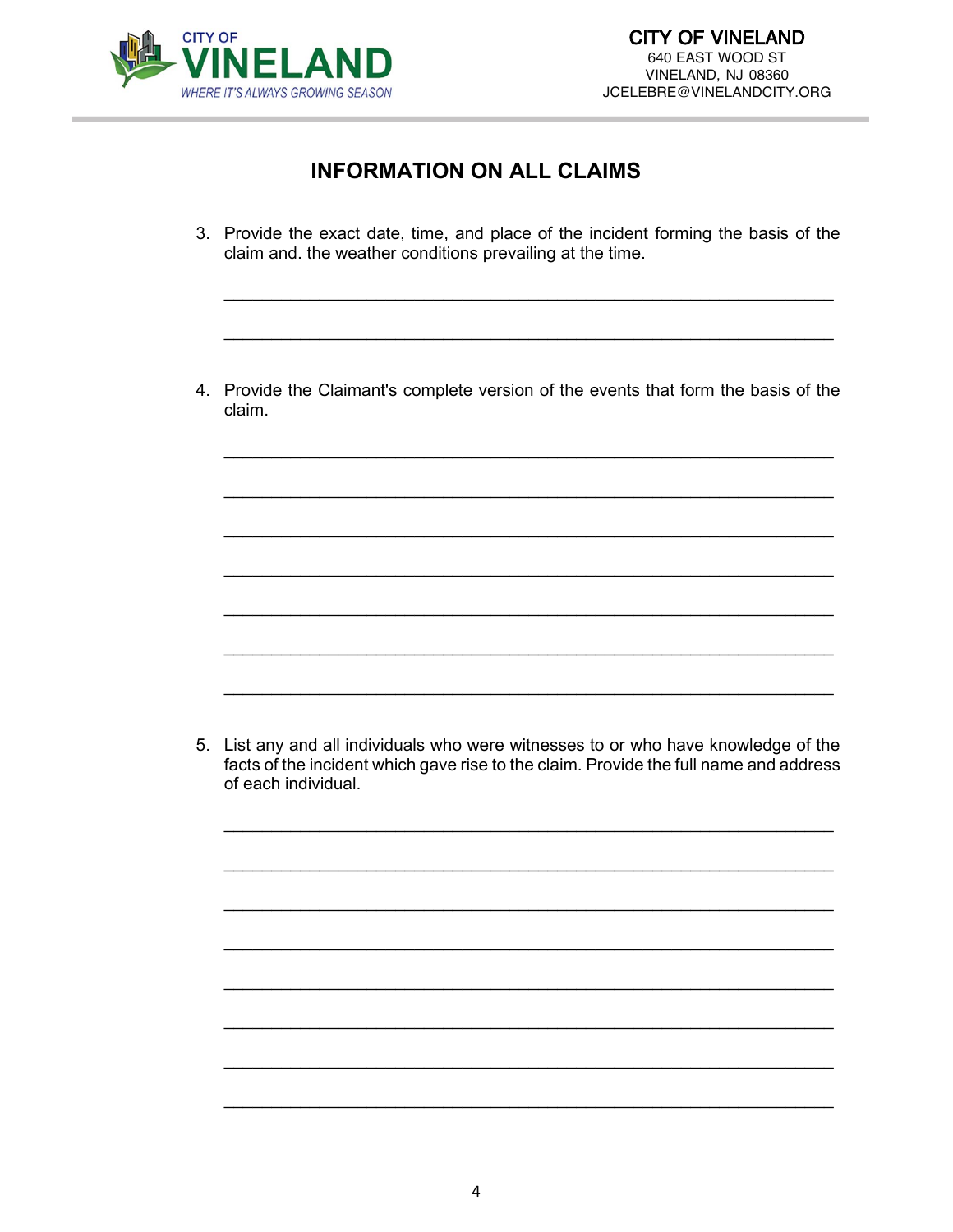

6. Identify all public entities or public employees [by name and position] alleged to have caused the injury or property damage and specify as to each public entity or employee the exact nature of the act or omission alleged to have caused the injury or property damage.

\_\_\_\_\_\_\_\_\_\_\_\_\_\_\_\_\_\_\_\_\_\_\_\_\_\_\_\_\_\_\_\_\_\_\_\_\_\_\_\_\_\_\_\_\_\_\_\_\_\_\_\_\_\_\_\_\_\_\_\_\_\_\_\_

\_\_\_\_\_\_\_\_\_\_\_\_\_\_\_\_\_\_\_\_\_\_\_\_\_\_\_\_\_\_\_\_\_\_\_\_\_\_\_\_\_\_\_\_\_\_\_\_\_\_\_\_\_\_\_\_\_\_\_\_\_\_\_\_

\_\_\_\_\_\_\_\_\_\_\_\_\_\_\_\_\_\_\_\_\_\_\_\_\_\_\_\_\_\_\_\_\_\_\_\_\_\_\_\_\_\_\_\_\_\_\_\_\_\_\_\_\_\_\_\_\_\_\_\_\_\_\_\_

\_\_\_\_\_\_\_\_\_\_\_\_\_\_\_\_\_\_\_\_\_\_\_\_\_\_\_\_\_\_\_\_\_\_\_\_\_\_\_\_\_\_\_\_\_\_\_\_\_\_\_\_\_\_\_\_\_\_\_\_\_\_\_\_

\_\_\_\_\_\_\_\_\_\_\_\_\_\_\_\_\_\_\_\_\_\_\_\_\_\_\_\_\_\_\_\_\_\_\_\_\_\_\_\_\_\_\_\_\_\_\_\_\_\_\_\_\_\_\_\_\_\_\_\_\_\_\_\_

7. If you claim that the injury or property damage was caused by a dangerous condition of property under the control of the public entity, specify the nature of the alleged dangerous condition and the manner in which you claim the condition caused the injury.

\_\_\_\_\_\_\_\_\_\_\_\_\_\_\_\_\_\_\_\_\_\_\_\_\_\_\_\_\_\_\_\_\_\_\_\_\_\_\_\_\_\_\_\_\_\_\_\_\_\_\_\_\_\_\_\_\_\_\_\_\_\_\_\_

\_\_\_\_\_\_\_\_\_\_\_\_\_\_\_\_\_\_\_\_\_\_\_\_\_\_\_\_\_\_\_\_\_\_\_\_\_\_\_\_\_\_\_\_\_\_\_\_\_\_\_\_\_\_\_\_\_\_\_\_\_\_\_\_

\_\_\_\_\_\_\_\_\_\_\_\_\_\_\_\_\_\_\_\_\_\_\_\_\_\_\_\_\_\_\_\_\_\_\_\_\_\_\_\_\_\_\_\_\_\_\_\_\_\_\_\_\_\_\_\_\_\_\_\_\_\_\_\_

\_\_\_\_\_\_\_\_\_\_\_\_\_\_\_\_\_\_\_\_\_\_\_\_\_\_\_\_\_\_\_\_\_\_\_\_\_\_\_\_\_\_\_\_\_\_\_\_\_\_\_\_\_\_\_\_\_\_\_\_\_\_\_\_

\_\_\_\_\_\_\_\_\_\_\_\_\_\_\_\_\_\_\_\_\_\_\_\_\_\_\_\_\_\_\_\_\_\_\_\_\_\_\_\_\_\_\_\_\_\_\_\_\_\_\_\_\_\_\_\_\_\_\_\_\_\_\_\_

\_\_\_\_\_\_\_\_\_\_\_\_\_\_\_\_\_\_\_\_\_\_\_\_\_\_\_\_\_\_\_\_\_\_\_\_\_\_\_\_\_\_\_\_\_\_\_\_\_\_\_\_\_\_\_\_\_\_\_\_\_\_\_\_

8. If you allege a dangerous condition of public property, state the specific basis on which you claim that the public entity was responsible for the condition and the specific basis and date on which you claim that the public entity was given notice of the alleged dangerous condition. Statements such as "should have known" and "common knowledge" are insufficient.

\_\_\_\_\_\_\_\_\_\_\_\_\_\_\_\_\_\_\_\_\_\_\_\_\_\_\_\_\_\_\_\_\_\_\_\_\_\_\_\_\_\_\_\_\_\_\_\_\_\_\_\_\_\_\_\_\_\_\_\_\_\_\_\_

\_\_\_\_\_\_\_\_\_\_\_\_\_\_\_\_\_\_\_\_\_\_\_\_\_\_\_\_\_\_\_\_\_\_\_\_\_\_\_\_\_\_\_\_\_\_\_\_\_\_\_\_\_\_\_\_\_\_\_\_\_\_\_\_

\_\_\_\_\_\_\_\_\_\_\_\_\_\_\_\_\_\_\_\_\_\_\_\_\_\_\_\_\_\_\_\_\_\_\_\_\_\_\_\_\_\_\_\_\_\_\_\_\_\_\_\_\_\_\_\_\_\_\_\_\_\_\_\_

\_\_\_\_\_\_\_\_\_\_\_\_\_\_\_\_\_\_\_\_\_\_\_\_\_\_\_\_\_\_\_\_\_\_\_\_\_\_\_\_\_\_\_\_\_\_\_\_\_\_\_\_\_\_\_\_\_\_\_\_\_\_\_\_

\_\_\_\_\_\_\_\_\_\_\_\_\_\_\_\_\_\_\_\_\_\_\_\_\_\_\_\_\_\_\_\_\_\_\_\_\_\_\_\_\_\_\_\_\_\_\_\_\_\_\_\_\_\_\_\_\_\_\_\_\_\_\_\_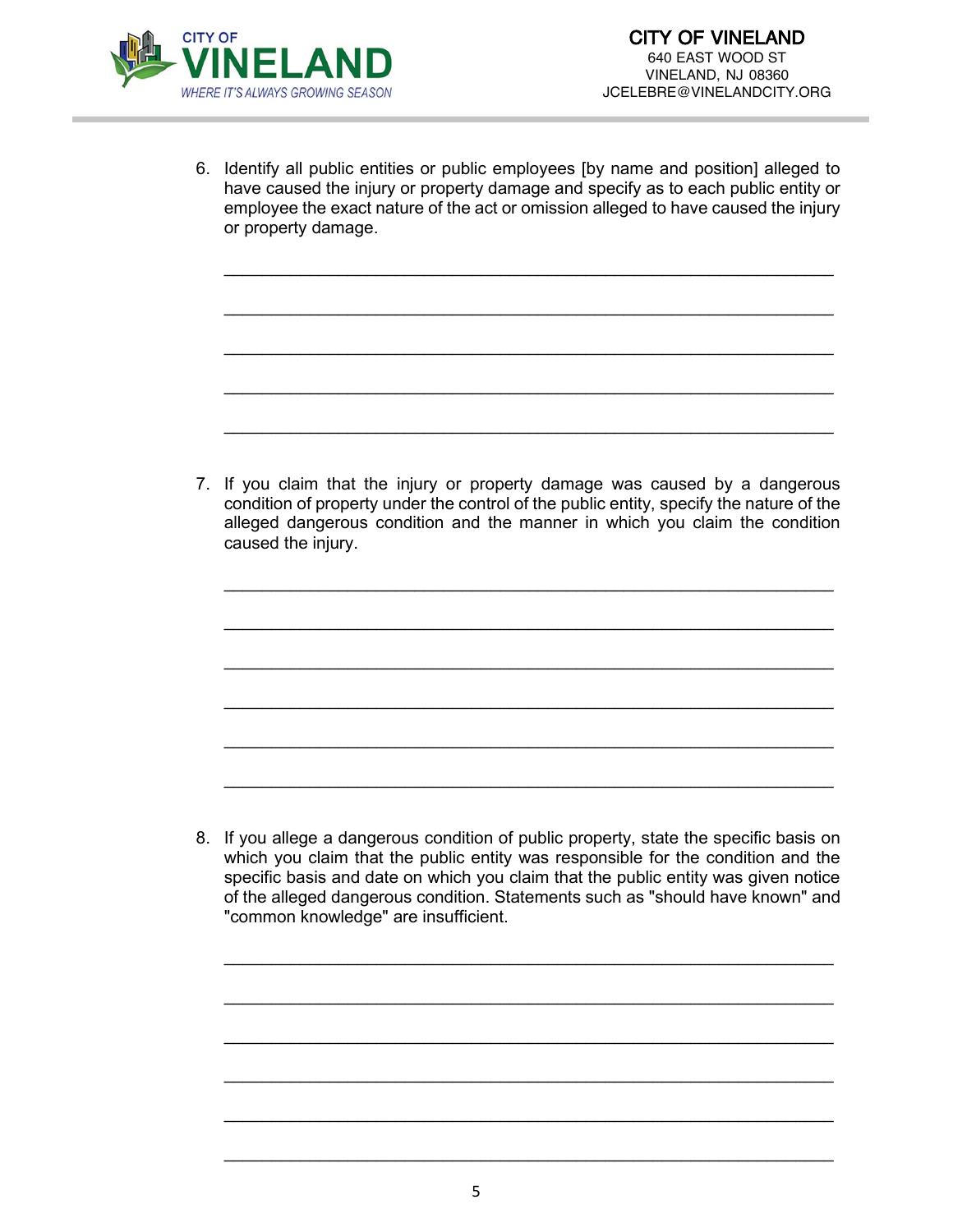

9. If you or any other party or witness consumed any alcoholic beverages, drugs, or medications within twelve (12) hours before the incident forming the basis of the Claim, identify the person consuming the same and for each person (a) what was consumed (b) the quantity thereof (c) where consumed (d) the names and addresses of all persons present.

\_\_\_\_\_\_\_\_\_\_\_\_\_\_\_\_\_\_\_\_\_\_\_\_\_\_\_\_\_\_\_\_\_\_\_\_\_\_\_\_\_\_\_\_\_\_\_\_\_\_\_\_\_\_\_\_\_\_\_\_\_\_\_\_

\_\_\_\_\_\_\_\_\_\_\_\_\_\_\_\_\_\_\_\_\_\_\_\_\_\_\_\_\_\_\_\_\_\_\_\_\_\_\_\_\_\_\_\_\_\_\_\_\_\_\_\_\_\_\_\_\_\_\_\_\_\_\_\_

\_\_\_\_\_\_\_\_\_\_\_\_\_\_\_\_\_\_\_\_\_\_\_\_\_\_\_\_\_\_\_\_\_\_\_\_\_\_\_\_\_\_\_\_\_\_\_\_\_\_\_\_\_\_\_\_\_\_\_\_\_\_\_\_

\_\_\_\_\_\_\_\_\_\_\_\_\_\_\_\_\_\_\_\_\_\_\_\_\_\_\_\_\_\_\_\_\_\_\_\_\_\_\_\_\_\_\_\_\_\_\_\_\_\_\_\_\_\_\_\_\_\_\_\_\_\_\_\_

\_\_\_\_\_\_\_\_\_\_\_\_\_\_\_\_\_\_\_\_\_\_\_\_\_\_\_\_\_\_\_\_\_\_\_\_\_\_\_\_\_\_\_\_\_\_\_\_\_\_\_\_\_\_\_\_\_\_\_\_\_\_\_\_

\_\_\_\_\_\_\_\_\_\_\_\_\_\_\_\_\_\_\_\_\_\_\_\_\_\_\_\_\_\_\_\_\_\_\_\_\_\_\_\_\_\_\_\_\_\_\_\_\_\_\_\_\_\_\_\_\_\_\_\_\_\_\_\_

\_\_\_\_\_\_\_\_\_\_\_\_\_\_\_\_\_\_\_\_\_\_\_\_\_\_\_\_\_\_\_\_\_\_\_\_\_\_\_\_\_\_\_\_\_\_\_\_\_\_\_\_\_\_\_\_\_\_\_\_\_\_\_\_

\_\_\_\_\_\_\_\_\_\_\_\_\_\_\_\_\_\_\_\_\_\_\_\_\_\_\_\_\_\_\_\_\_\_\_\_\_\_\_\_\_\_\_\_\_\_\_\_\_\_\_\_\_\_\_\_\_\_\_\_\_\_\_\_

\_\_\_\_\_\_\_\_\_\_\_\_\_\_\_\_\_\_\_\_\_\_\_\_\_\_\_\_\_\_\_\_\_\_\_\_\_\_\_\_\_\_\_\_\_\_\_\_\_\_\_\_\_\_\_\_\_\_\_\_\_\_\_\_

10. If you have received any money or thing of value for your injuries or damages from any person, firm, or corporation, state the amounts received, the dates, names and addresses of the payors. Specifically list any policies of insurance, including policy number and claim number, from which benefits have been paid to you or to any person on your behalf, including doctors, hospitals or any person repairing damage to property.

\_\_\_\_\_\_\_\_\_\_\_\_\_\_\_\_\_\_\_\_\_\_\_\_\_\_\_\_\_\_\_\_\_\_\_\_\_\_\_\_\_\_\_\_\_\_\_\_\_\_\_\_\_\_\_\_\_\_\_\_\_\_\_\_

\_\_\_\_\_\_\_\_\_\_\_\_\_\_\_\_\_\_\_\_\_\_\_\_\_\_\_\_\_\_\_\_\_\_\_\_\_\_\_\_\_\_\_\_\_\_\_\_\_\_\_\_\_\_\_\_\_\_\_\_\_\_\_\_

\_\_\_\_\_\_\_\_\_\_\_\_\_\_\_\_\_\_\_\_\_\_\_\_\_\_\_\_\_\_\_\_\_\_\_\_\_\_\_\_\_\_\_\_\_\_\_\_\_\_\_\_\_\_\_\_\_\_\_\_\_\_\_\_

\_\_\_\_\_\_\_\_\_\_\_\_\_\_\_\_\_\_\_\_\_\_\_\_\_\_\_\_\_\_\_\_\_\_\_\_\_\_\_\_\_\_\_\_\_\_\_\_\_\_\_\_\_\_\_\_\_\_\_\_\_\_\_\_

\_\_\_\_\_\_\_\_\_\_\_\_\_\_\_\_\_\_\_\_\_\_\_\_\_\_\_\_\_\_\_\_\_\_\_\_\_\_\_\_\_\_\_\_\_\_\_\_\_\_\_\_\_\_\_\_\_\_\_\_\_\_\_\_

\_\_\_\_\_\_\_\_\_\_\_\_\_\_\_\_\_\_\_\_\_\_\_\_\_\_\_\_\_\_\_\_\_\_\_\_\_\_\_\_\_\_\_\_\_\_\_\_\_\_\_\_\_\_\_\_\_\_\_\_\_\_\_\_

\_\_\_\_\_\_\_\_\_\_\_\_\_\_\_\_\_\_\_\_\_\_\_\_\_\_\_\_\_\_\_\_\_\_\_\_\_\_\_\_\_\_\_\_\_\_\_\_\_\_\_\_\_\_\_\_\_\_\_\_\_\_\_\_

\_\_\_\_\_\_\_\_\_\_\_\_\_\_\_\_\_\_\_\_\_\_\_\_\_\_\_\_\_\_\_\_\_\_\_\_\_\_\_\_\_\_\_\_\_\_\_\_\_\_\_\_\_\_\_\_\_\_\_\_\_\_\_\_

\_\_\_\_\_\_\_\_\_\_\_\_\_\_\_\_\_\_\_\_\_\_\_\_\_\_\_\_\_\_\_\_\_\_\_\_\_\_\_\_\_\_\_\_\_\_\_\_\_\_\_\_\_\_\_\_\_\_\_\_\_\_\_\_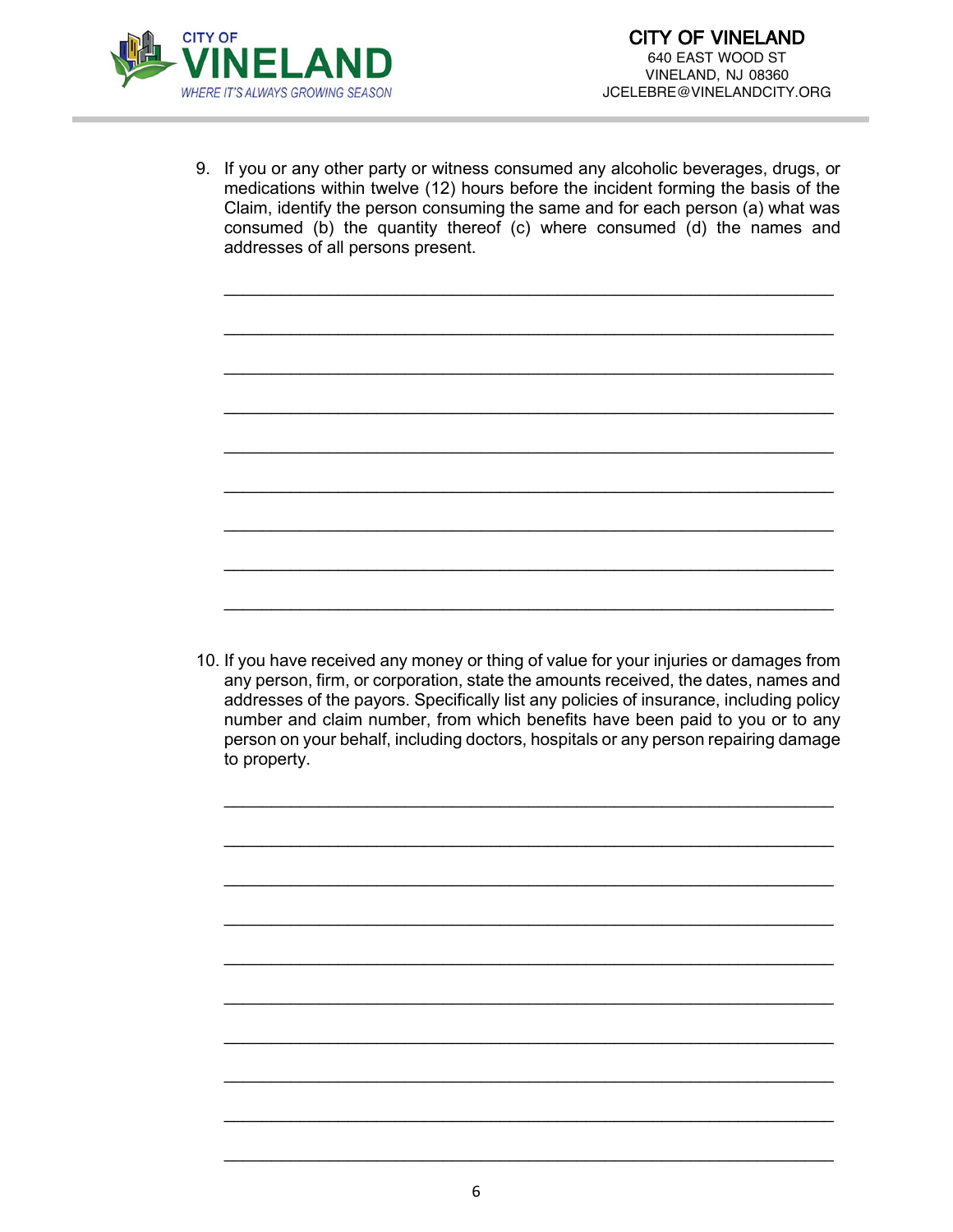

11. If any photographs, sketches, charts or maps were made with respect to anythlng which is the subject matter of the claim, state the date thereof, the names and addresses of the persons making the same and of the persons who have present possession thereof. Attach copies of any photographs, sketches, charts, or maps.

\_\_\_\_\_\_\_\_\_\_\_\_\_\_\_\_\_\_\_\_\_\_\_\_\_\_\_\_\_\_\_\_\_\_\_\_\_\_\_\_\_\_\_\_\_\_\_\_\_\_\_\_\_\_\_\_\_\_\_\_\_\_\_\_

\_\_\_\_\_\_\_\_\_\_\_\_\_\_\_\_\_\_\_\_\_\_\_\_\_\_\_\_\_\_\_\_\_\_\_\_\_\_\_\_\_\_\_\_\_\_\_\_\_\_\_\_\_\_\_\_\_\_\_\_\_\_\_\_

\_\_\_\_\_\_\_\_\_\_\_\_\_\_\_\_\_\_\_\_\_\_\_\_\_\_\_\_\_\_\_\_\_\_\_\_\_\_\_\_\_\_\_\_\_\_\_\_\_\_\_\_\_\_\_\_\_\_\_\_\_\_\_\_

\_\_\_\_\_\_\_\_\_\_\_\_\_\_\_\_\_\_\_\_\_\_\_\_\_\_\_\_\_\_\_\_\_\_\_\_\_\_\_\_\_\_\_\_\_\_\_\_\_\_\_\_\_\_\_\_\_\_\_\_\_\_\_\_

\_\_\_\_\_\_\_\_\_\_\_\_\_\_\_\_\_\_\_\_\_\_\_\_\_\_\_\_\_\_\_\_\_\_\_\_\_\_\_\_\_\_\_\_\_\_\_\_\_\_\_\_\_\_\_\_\_\_\_\_\_\_\_\_

\_\_\_\_\_\_\_\_\_\_\_\_\_\_\_\_\_\_\_\_\_\_\_\_\_\_\_\_\_\_\_\_\_\_\_\_\_\_\_\_\_\_\_\_\_\_\_\_\_\_\_\_\_\_\_\_\_\_\_\_\_\_\_\_

\_\_\_\_\_\_\_\_\_\_\_\_\_\_\_\_\_\_\_\_\_\_\_\_\_\_\_\_\_\_\_\_\_\_\_\_\_\_\_\_\_\_\_\_\_\_\_\_\_\_\_\_\_\_\_\_\_\_\_\_\_\_\_\_

12. If you or any of the parties to this action or any of the witnesses made any statements or admissions, set forth what was said; by whom said; date and place where said; and in whose presence, giving names and addresses of any persons having knowledge thereof.

\_\_\_\_\_\_\_\_\_\_\_\_\_\_\_\_\_\_\_\_\_\_\_\_\_\_\_\_\_\_\_\_\_\_\_\_\_\_\_\_\_\_\_\_\_\_\_\_\_\_\_\_\_\_\_\_\_\_\_\_\_\_\_\_

\_\_\_\_\_\_\_\_\_\_\_\_\_\_\_\_\_\_\_\_\_\_\_\_\_\_\_\_\_\_\_\_\_\_\_\_\_\_\_\_\_\_\_\_\_\_\_\_\_\_\_\_\_\_\_\_\_\_\_\_\_\_\_\_

\_\_\_\_\_\_\_\_\_\_\_\_\_\_\_\_\_\_\_\_\_\_\_\_\_\_\_\_\_\_\_\_\_\_\_\_\_\_\_\_\_\_\_\_\_\_\_\_\_\_\_\_\_\_\_\_\_\_\_\_\_\_\_\_

\_\_\_\_\_\_\_\_\_\_\_\_\_\_\_\_\_\_\_\_\_\_\_\_\_\_\_\_\_\_\_\_\_\_\_\_\_\_\_\_\_\_\_\_\_\_\_\_\_\_\_\_\_\_\_\_\_\_\_\_\_\_\_\_

\_\_\_\_\_\_\_\_\_\_\_\_\_\_\_\_\_\_\_\_\_\_\_\_\_\_\_\_\_\_\_\_\_\_\_\_\_\_\_\_\_\_\_\_\_\_\_\_\_\_\_\_\_\_\_\_\_\_\_\_\_\_\_\_

\_\_\_\_\_\_\_\_\_\_\_\_\_\_\_\_\_\_\_\_\_\_\_\_\_\_\_\_\_\_\_\_\_\_\_\_\_\_\_\_\_\_\_\_\_\_\_\_\_\_\_\_\_\_\_\_\_\_\_\_\_\_\_\_

\_\_\_\_\_\_\_\_\_\_\_\_\_\_\_\_\_\_\_\_\_\_\_\_\_\_\_\_\_\_\_\_\_\_\_\_\_\_\_\_\_\_\_\_\_\_\_\_\_\_\_\_\_\_\_\_\_\_\_\_\_\_\_\_

13. State the total amount of your claim and the basis on which you calculate the amount claimed.

\_\_\_\_\_\_\_\_\_\_\_\_\_\_\_\_\_\_\_\_\_\_\_\_\_\_\_\_\_\_\_\_\_\_\_\_\_\_\_\_\_\_\_\_\_\_\_\_\_\_\_\_\_\_\_\_\_\_\_\_\_\_\_\_

\_\_\_\_\_\_\_\_\_\_\_\_\_\_\_\_\_\_\_\_\_\_\_\_\_\_\_\_\_\_\_\_\_\_\_\_\_\_\_\_\_\_\_\_\_\_\_\_\_\_\_\_\_\_\_\_\_\_\_\_\_\_\_\_

\_\_\_\_\_\_\_\_\_\_\_\_\_\_\_\_\_\_\_\_\_\_\_\_\_\_\_\_\_\_\_\_\_\_\_\_\_\_\_\_\_\_\_\_\_\_\_\_\_\_\_\_\_\_\_\_\_\_\_\_\_\_\_\_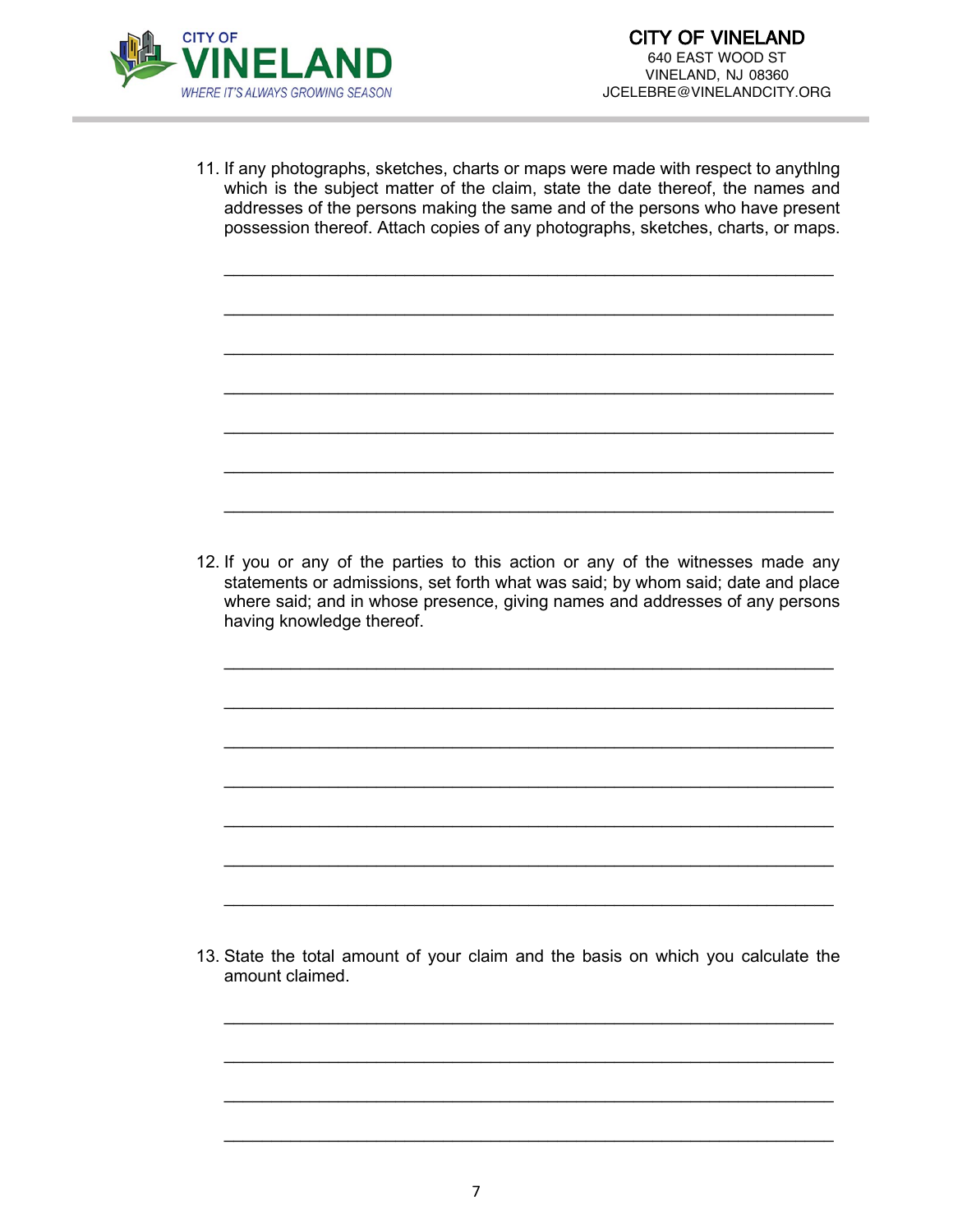

- 14. Provide copies of all documents, memoranda., correspondence, reports [including police reports], etc. which discuss, mention; or pertain to the subject matter of this claim.
- 15. Provide the names and addresses of all persons or entities against whom claims have been made for injuries or damages arising out of the incident forming the basis of this claim and give the basis for the claim against each.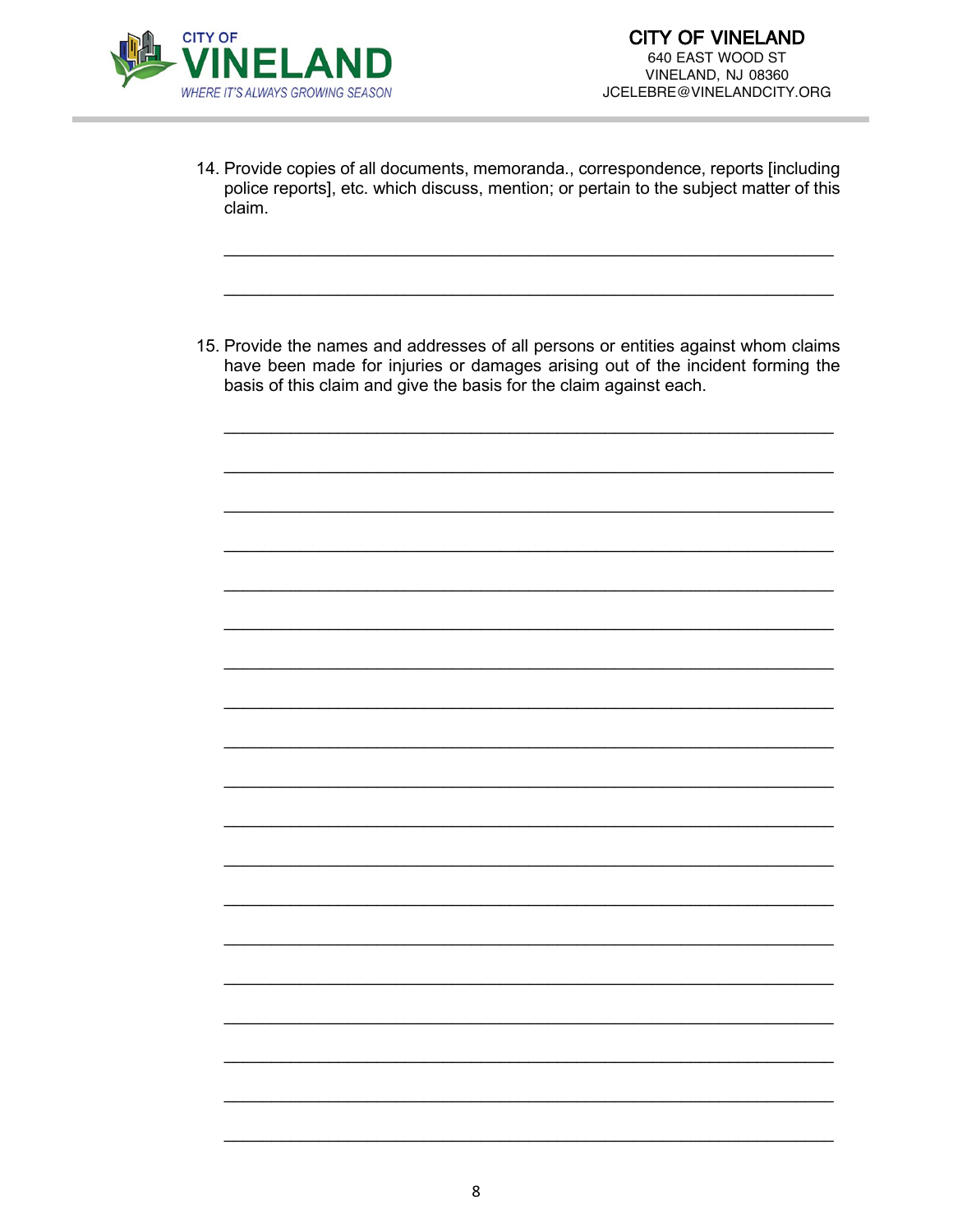

# **PROPERTY DAMAGE CLAIMS**

16. If your claim is for property damage, attach a description of the property damage and an estimate of the costs of repair. If your claim does not involve any claim for property damage, enter "None1".

(If your claim is for property damage only, initial here and proceed directly to page 15 and sign the Certification.)

 $\boxed{\text{Initals:}\n\qquad \qquad \qquad \qquad \qquad }$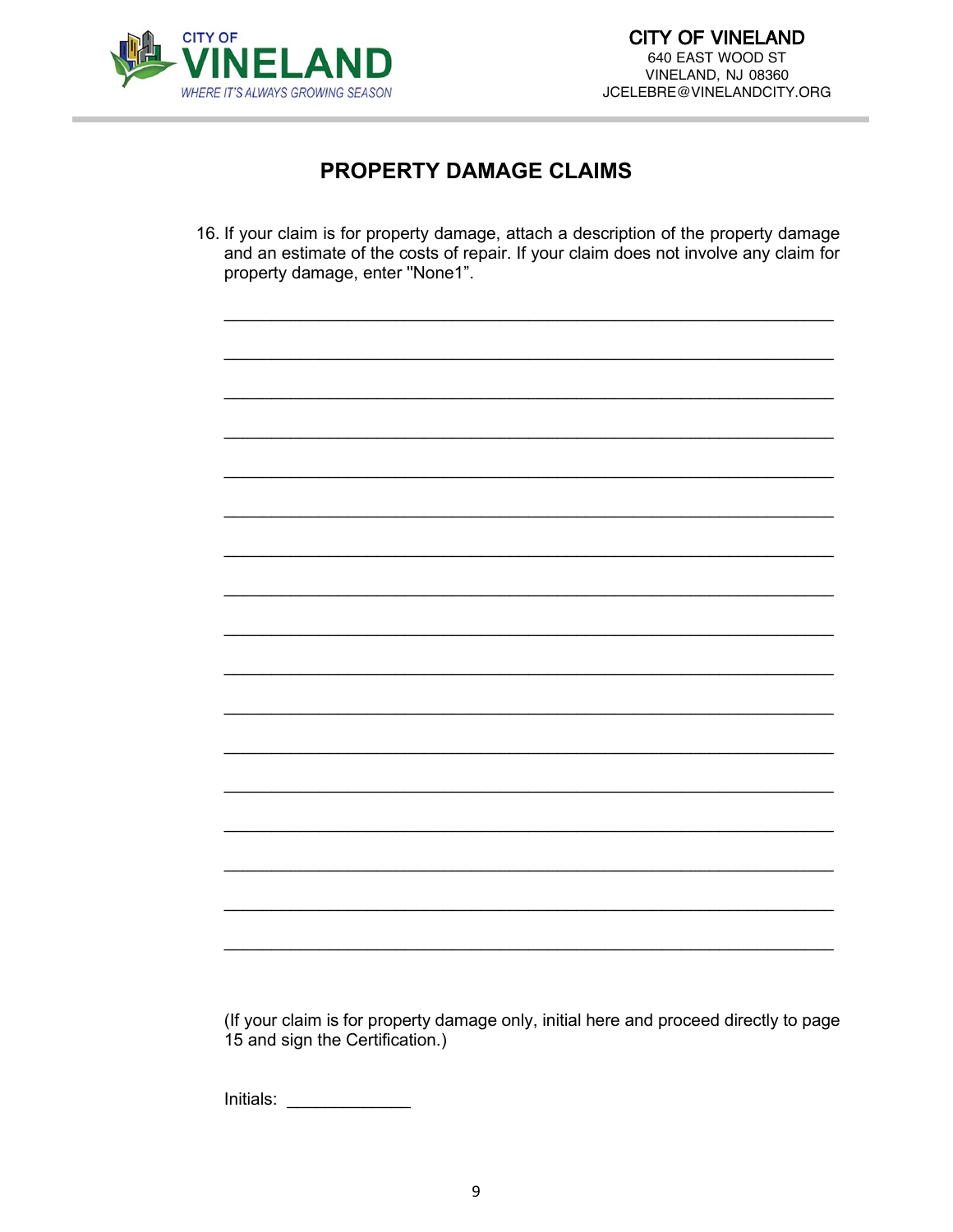

# **PERSONAL INJURY CLAIMS**

17. Was any complaint made to the public entity or to any official or employee of the public entity. State the time and place of the complaint and the person or persons to whom the complaint was made.

\_\_\_\_\_\_\_\_\_\_\_\_\_\_\_\_\_\_\_\_\_\_\_\_\_\_\_\_\_\_\_\_\_\_\_\_\_\_\_\_\_\_\_\_\_\_\_\_\_\_\_\_\_\_\_\_\_\_\_\_\_\_\_\_

\_\_\_\_\_\_\_\_\_\_\_\_\_\_\_\_\_\_\_\_\_\_\_\_\_\_\_\_\_\_\_\_\_\_\_\_\_\_\_\_\_\_\_\_\_\_\_\_\_\_\_\_\_\_\_\_\_\_\_\_\_\_\_\_

\_\_\_\_\_\_\_\_\_\_\_\_\_\_\_\_\_\_\_\_\_\_\_\_\_\_\_\_\_\_\_\_\_\_\_\_\_\_\_\_\_\_\_\_\_\_\_\_\_\_\_\_\_\_\_\_\_\_\_\_\_\_\_\_

\_\_\_\_\_\_\_\_\_\_\_\_\_\_\_\_\_\_\_\_\_\_\_\_\_\_\_\_\_\_\_\_\_\_\_\_\_\_\_\_\_\_\_\_\_\_\_\_\_\_\_\_\_\_\_\_\_\_\_\_\_\_\_\_

\_\_\_\_\_\_\_\_\_\_\_\_\_\_\_\_\_\_\_\_\_\_\_\_\_\_\_\_\_\_\_\_\_\_\_\_\_\_\_\_\_\_\_\_\_\_\_\_\_\_\_\_\_\_\_\_\_\_\_\_\_\_\_\_

\_\_\_\_\_\_\_\_\_\_\_\_\_\_\_\_\_\_\_\_\_\_\_\_\_\_\_\_\_\_\_\_\_\_\_\_\_\_\_\_\_\_\_\_\_\_\_\_\_\_\_\_\_\_\_\_\_\_\_\_\_\_\_\_

\_\_\_\_\_\_\_\_\_\_\_\_\_\_\_\_\_\_\_\_\_\_\_\_\_\_\_\_\_\_\_\_\_\_\_\_\_\_\_\_\_\_\_\_\_\_\_\_\_\_\_\_\_\_\_\_\_\_\_\_\_\_\_\_

\_\_\_\_\_\_\_\_\_\_\_\_\_\_\_\_\_\_\_\_\_\_\_\_\_\_\_\_\_\_\_\_\_\_\_\_\_\_\_\_\_\_\_\_\_\_\_\_\_\_\_\_\_\_\_\_\_\_\_\_\_\_\_\_

\_\_\_\_\_\_\_\_\_\_\_\_\_\_\_\_\_\_\_\_\_\_\_\_\_\_\_\_\_\_\_\_\_\_\_\_\_\_\_\_\_\_\_\_\_\_\_\_\_\_\_\_\_\_\_\_\_\_\_\_\_\_\_\_

\_\_\_\_\_\_\_\_\_\_\_\_\_\_\_\_\_\_\_\_\_\_\_\_\_\_\_\_\_\_\_\_\_\_\_\_\_\_\_\_\_\_\_\_\_\_\_\_\_\_\_\_\_\_\_\_\_\_\_\_\_\_\_\_

\_\_\_\_\_\_\_\_\_\_\_\_\_\_\_\_\_\_\_\_\_\_\_\_\_\_\_\_\_\_\_\_\_\_\_\_\_\_\_\_\_\_\_\_\_\_\_\_\_\_\_\_\_\_\_\_\_\_\_\_\_\_\_\_

18. Describe in detail the nature, extent, and duration of any and all injuries.

19. Describe in detail any injury or condition claimed to be permanent.

20. If confined to any hospitals, state name and address of each and the dates of admission and discharge. Include all hospital admissions prior to and subsequent to the alleged injury and give the reason for each admission.

\_\_\_\_\_\_\_\_\_\_\_\_\_\_\_\_\_\_\_\_\_\_\_\_\_\_\_\_\_\_\_\_\_\_\_\_\_\_\_\_\_\_\_\_\_\_\_\_\_\_\_\_\_\_\_\_\_\_\_\_\_\_\_\_

\_\_\_\_\_\_\_\_\_\_\_\_\_\_\_\_\_\_\_\_\_\_\_\_\_\_\_\_\_\_\_\_\_\_\_\_\_\_\_\_\_\_\_\_\_\_\_\_\_\_\_\_\_\_\_\_\_\_\_\_\_\_\_\_

\_\_\_\_\_\_\_\_\_\_\_\_\_\_\_\_\_\_\_\_\_\_\_\_\_\_\_\_\_\_\_\_\_\_\_\_\_\_\_\_\_\_\_\_\_\_\_\_\_\_\_\_\_\_\_\_\_\_\_\_\_\_\_\_

\_\_\_\_\_\_\_\_\_\_\_\_\_\_\_\_\_\_\_\_\_\_\_\_\_\_\_\_\_\_\_\_\_\_\_\_\_\_\_\_\_\_\_\_\_\_\_\_\_\_\_\_\_\_\_\_\_\_\_\_\_\_\_\_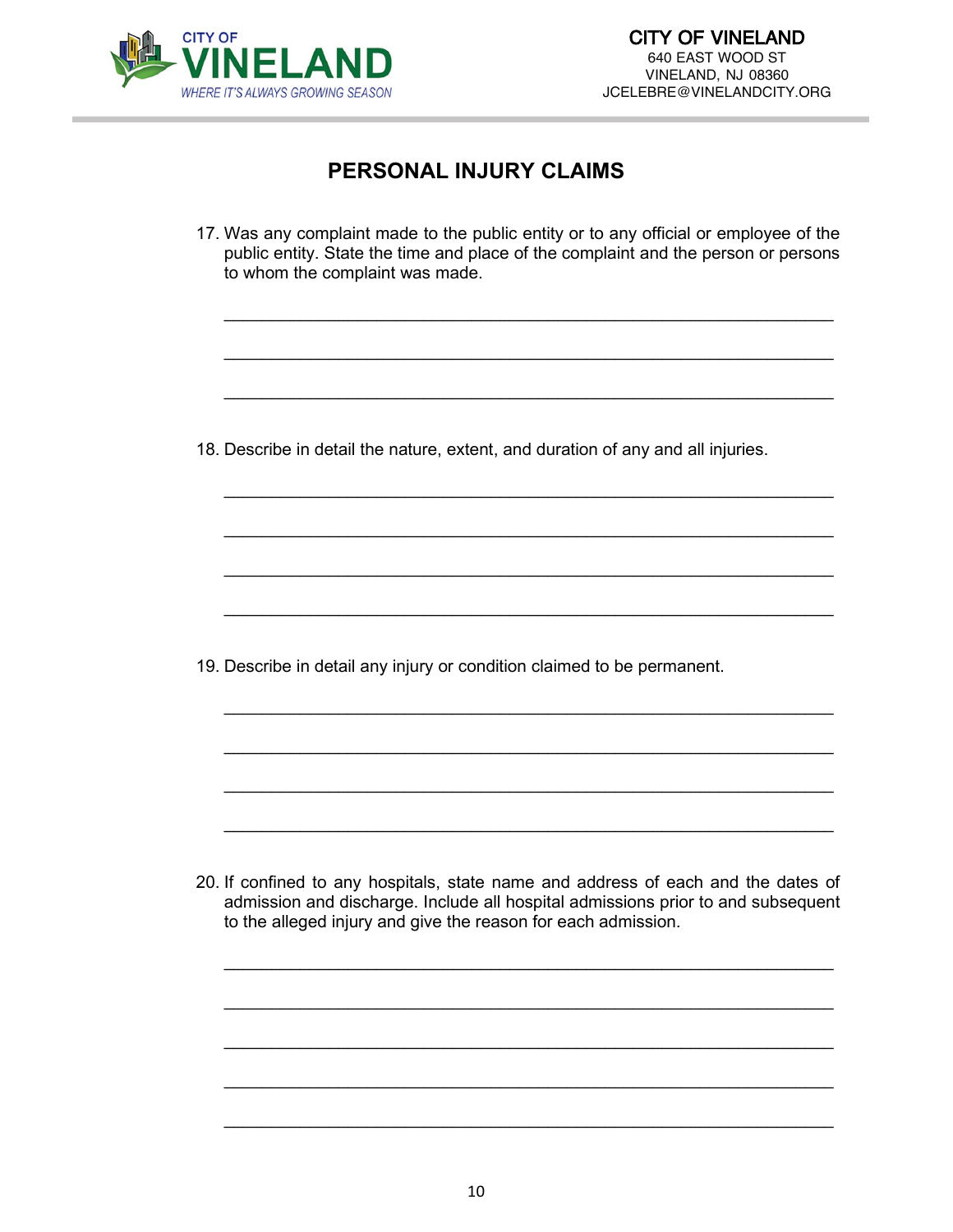

21. If x-rays were taken, state (a) the address of the place where each was taken (b) the name and address of the person who took them (c) the date when each was taken (d) what each disclosed (e) where and in whose possession they now are. Include all x-rays, whether prior to or subsequent to the alleged injury forming the basis of the claim.

\_\_\_\_\_\_\_\_\_\_\_\_\_\_\_\_\_\_\_\_\_\_\_\_\_\_\_\_\_\_\_\_\_\_\_\_\_\_\_\_\_\_\_\_\_\_\_\_\_\_\_\_\_\_\_\_\_\_\_\_\_\_\_\_

\_\_\_\_\_\_\_\_\_\_\_\_\_\_\_\_\_\_\_\_\_\_\_\_\_\_\_\_\_\_\_\_\_\_\_\_\_\_\_\_\_\_\_\_\_\_\_\_\_\_\_\_\_\_\_\_\_\_\_\_\_\_\_\_

\_\_\_\_\_\_\_\_\_\_\_\_\_\_\_\_\_\_\_\_\_\_\_\_\_\_\_\_\_\_\_\_\_\_\_\_\_\_\_\_\_\_\_\_\_\_\_\_\_\_\_\_\_\_\_\_\_\_\_\_\_\_\_\_

\_\_\_\_\_\_\_\_\_\_\_\_\_\_\_\_\_\_\_\_\_\_\_\_\_\_\_\_\_\_\_\_\_\_\_\_\_\_\_\_\_\_\_\_\_\_\_\_\_\_\_\_\_\_\_\_\_\_\_\_\_\_\_\_

\_\_\_\_\_\_\_\_\_\_\_\_\_\_\_\_\_\_\_\_\_\_\_\_\_\_\_\_\_\_\_\_\_\_\_\_\_\_\_\_\_\_\_\_\_\_\_\_\_\_\_\_\_\_\_\_\_\_\_\_\_\_\_\_

\_\_\_\_\_\_\_\_\_\_\_\_\_\_\_\_\_\_\_\_\_\_\_\_\_\_\_\_\_\_\_\_\_\_\_\_\_\_\_\_\_\_\_\_\_\_\_\_\_\_\_\_\_\_\_\_\_\_\_\_\_\_\_\_

\_\_\_\_\_\_\_\_\_\_\_\_\_\_\_\_\_\_\_\_\_\_\_\_\_\_\_\_\_\_\_\_\_\_\_\_\_\_\_\_\_\_\_\_\_\_\_\_\_\_\_\_\_\_\_\_\_\_\_\_\_\_\_\_

\_\_\_\_\_\_\_\_\_\_\_\_\_\_\_\_\_\_\_\_\_\_\_\_\_\_\_\_\_\_\_\_\_\_\_\_\_\_\_\_\_\_\_\_\_\_\_\_\_\_\_\_\_\_\_\_\_\_\_\_\_\_\_\_

\_\_\_\_\_\_\_\_\_\_\_\_\_\_\_\_\_\_\_\_\_\_\_\_\_\_\_\_\_\_\_\_\_\_\_\_\_\_\_\_\_\_\_\_\_\_\_\_\_\_\_\_\_\_\_\_\_\_\_\_\_\_\_\_



\_\_\_\_\_\_\_\_\_\_\_\_\_\_\_\_\_\_\_\_\_\_\_\_\_\_\_\_\_\_\_\_\_\_\_\_\_\_\_\_\_\_\_\_\_\_\_\_\_\_\_\_\_\_\_\_\_\_\_\_\_\_\_\_

\_\_\_\_\_\_\_\_\_\_\_\_\_\_\_\_\_\_\_\_\_\_\_\_\_\_\_\_\_\_\_\_\_\_\_\_\_\_\_\_\_\_\_\_\_\_\_\_\_\_\_\_\_\_\_\_\_\_\_\_\_\_\_\_

\_\_\_\_\_\_\_\_\_\_\_\_\_\_\_\_\_\_\_\_\_\_\_\_\_\_\_\_\_\_\_\_\_\_\_\_\_\_\_\_\_\_\_\_\_\_\_\_\_\_\_\_\_\_\_\_\_\_\_\_\_\_\_\_

\_\_\_\_\_\_\_\_\_\_\_\_\_\_\_\_\_\_\_\_\_\_\_\_\_\_\_\_\_\_\_\_\_\_\_\_\_\_\_\_\_\_\_\_\_\_\_\_\_\_\_\_\_\_\_\_\_\_\_\_\_\_\_\_

\_\_\_\_\_\_\_\_\_\_\_\_\_\_\_\_\_\_\_\_\_\_\_\_\_\_\_\_\_\_\_\_\_\_\_\_\_\_\_\_\_\_\_\_\_\_\_\_\_\_\_\_\_\_\_\_\_\_\_\_\_\_\_\_

\_\_\_\_\_\_\_\_\_\_\_\_\_\_\_\_\_\_\_\_\_\_\_\_\_\_\_\_\_\_\_\_\_\_\_\_\_\_\_\_\_\_\_\_\_\_\_\_\_\_\_\_\_\_\_\_\_\_\_\_\_\_\_\_

\_\_\_\_\_\_\_\_\_\_\_\_\_\_\_\_\_\_\_\_\_\_\_\_\_\_\_\_\_\_\_\_\_\_\_\_\_\_\_\_\_\_\_\_\_\_\_\_\_\_\_\_\_\_\_\_\_\_\_\_\_\_\_\_

\_\_\_\_\_\_\_\_\_\_\_\_\_\_\_\_\_\_\_\_\_\_\_\_\_\_\_\_\_\_\_\_\_\_\_\_\_\_\_\_\_\_\_\_\_\_\_\_\_\_\_\_\_\_\_\_\_\_\_\_\_\_\_\_

\_\_\_\_\_\_\_\_\_\_\_\_\_\_\_\_\_\_\_\_\_\_\_\_\_\_\_\_\_\_\_\_\_\_\_\_\_\_\_\_\_\_\_\_\_\_\_\_\_\_\_\_\_\_\_\_\_\_\_\_\_\_\_\_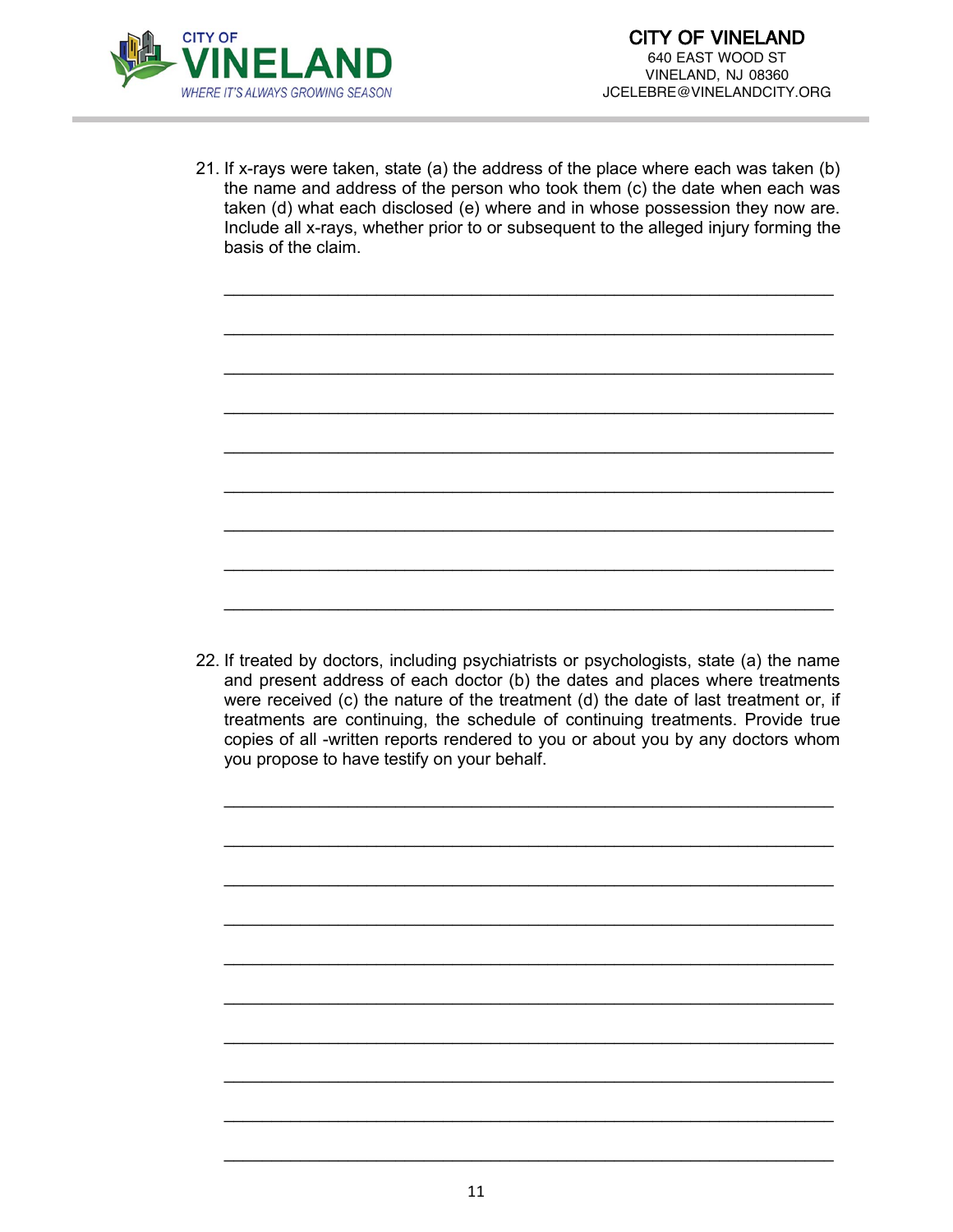

23. If you have any physical impairment which you allege is caused by the injury forming the basis of your claim and which is affecting your ordinary movements, hearing or sight, state in detail the nature and extent of the impairment and what corrective appliances, support, or device you use to overcome or alleviate the impairment.

\_\_\_\_\_\_\_\_\_\_\_\_\_\_\_\_\_\_\_\_\_\_\_\_\_\_\_\_\_\_\_\_\_\_\_\_\_\_\_\_\_\_\_\_\_\_\_\_\_\_\_\_\_\_\_\_\_\_\_\_\_\_\_\_

\_\_\_\_\_\_\_\_\_\_\_\_\_\_\_\_\_\_\_\_\_\_\_\_\_\_\_\_\_\_\_\_\_\_\_\_\_\_\_\_\_\_\_\_\_\_\_\_\_\_\_\_\_\_\_\_\_\_\_\_\_\_\_\_

\_\_\_\_\_\_\_\_\_\_\_\_\_\_\_\_\_\_\_\_\_\_\_\_\_\_\_\_\_\_\_\_\_\_\_\_\_\_\_\_\_\_\_\_\_\_\_\_\_\_\_\_\_\_\_\_\_\_\_\_\_\_\_\_

\_\_\_\_\_\_\_\_\_\_\_\_\_\_\_\_\_\_\_\_\_\_\_\_\_\_\_\_\_\_\_\_\_\_\_\_\_\_\_\_\_\_\_\_\_\_\_\_\_\_\_\_\_\_\_\_\_\_\_\_\_\_\_\_

\_\_\_\_\_\_\_\_\_\_\_\_\_\_\_\_\_\_\_\_\_\_\_\_\_\_\_\_\_\_\_\_\_\_\_\_\_\_\_\_\_\_\_\_\_\_\_\_\_\_\_\_\_\_\_\_\_\_\_\_\_\_\_\_

\_\_\_\_\_\_\_\_\_\_\_\_\_\_\_\_\_\_\_\_\_\_\_\_\_\_\_\_\_\_\_\_\_\_\_\_\_\_\_\_\_\_\_\_\_\_\_\_\_\_\_\_\_\_\_\_\_\_\_\_\_\_\_\_

\_\_\_\_\_\_\_\_\_\_\_\_\_\_\_\_\_\_\_\_\_\_\_\_\_\_\_\_\_\_\_\_\_\_\_\_\_\_\_\_\_\_\_\_\_\_\_\_\_\_\_\_\_\_\_\_\_\_\_\_\_\_\_\_

\_\_\_\_\_\_\_\_\_\_\_\_\_\_\_\_\_\_\_\_\_\_\_\_\_\_\_\_\_\_\_\_\_\_\_\_\_\_\_\_\_\_\_\_\_\_\_\_\_\_\_\_\_\_\_\_\_\_\_\_\_\_\_\_

24. If you claim that a previous injury has been aggravated or exacerbated, ·describe the injury and give the name and present address of each doctor who treated you for the condition, the period during which treatment was received and the cause of the previous injury. Specifically list any impairment, including use of eyeglasses, hearing aid or similar device, which existed at the time of the injury forming the basis of the claim

\_\_\_\_\_\_\_\_\_\_\_\_\_\_\_\_\_\_\_\_\_\_\_\_\_\_\_\_\_\_\_\_\_\_\_\_\_\_\_\_\_\_\_\_\_\_\_\_\_\_\_\_\_\_\_\_\_\_\_\_\_\_\_\_

\_\_\_\_\_\_\_\_\_\_\_\_\_\_\_\_\_\_\_\_\_\_\_\_\_\_\_\_\_\_\_\_\_\_\_\_\_\_\_\_\_\_\_\_\_\_\_\_\_\_\_\_\_\_\_\_\_\_\_\_\_\_\_\_

\_\_\_\_\_\_\_\_\_\_\_\_\_\_\_\_\_\_\_\_\_\_\_\_\_\_\_\_\_\_\_\_\_\_\_\_\_\_\_\_\_\_\_\_\_\_\_\_\_\_\_\_\_\_\_\_\_\_\_\_\_\_\_\_

\_\_\_\_\_\_\_\_\_\_\_\_\_\_\_\_\_\_\_\_\_\_\_\_\_\_\_\_\_\_\_\_\_\_\_\_\_\_\_\_\_\_\_\_\_\_\_\_\_\_\_\_\_\_\_\_\_\_\_\_\_\_\_\_

\_\_\_\_\_\_\_\_\_\_\_\_\_\_\_\_\_\_\_\_\_\_\_\_\_\_\_\_\_\_\_\_\_\_\_\_\_\_\_\_\_\_\_\_\_\_\_\_\_\_\_\_\_\_\_\_\_\_\_\_\_\_\_\_

\_\_\_\_\_\_\_\_\_\_\_\_\_\_\_\_\_\_\_\_\_\_\_\_\_\_\_\_\_\_\_\_\_\_\_\_\_\_\_\_\_\_\_\_\_\_\_\_\_\_\_\_\_\_\_\_\_\_\_\_\_\_\_\_

\_\_\_\_\_\_\_\_\_\_\_\_\_\_\_\_\_\_\_\_\_\_\_\_\_\_\_\_\_\_\_\_\_\_\_\_\_\_\_\_\_\_\_\_\_\_\_\_\_\_\_\_\_\_\_\_\_\_\_\_\_\_\_\_

\_\_\_\_\_\_\_\_\_\_\_\_\_\_\_\_\_\_\_\_\_\_\_\_\_\_\_\_\_\_\_\_\_\_\_\_\_\_\_\_\_\_\_\_\_\_\_\_\_\_\_\_\_\_\_\_\_\_\_\_\_\_\_\_

\_\_\_\_\_\_\_\_\_\_\_\_\_\_\_\_\_\_\_\_\_\_\_\_\_\_\_\_\_\_\_\_\_\_\_\_\_\_\_\_\_\_\_\_\_\_\_\_\_\_\_\_\_\_\_\_\_\_\_\_\_\_\_\_

\_\_\_\_\_\_\_\_\_\_\_\_\_\_\_\_\_\_\_\_\_\_\_\_\_\_\_\_\_\_\_\_\_\_\_\_\_\_\_\_\_\_\_\_\_\_\_\_\_\_\_\_\_\_\_\_\_\_\_\_\_\_\_\_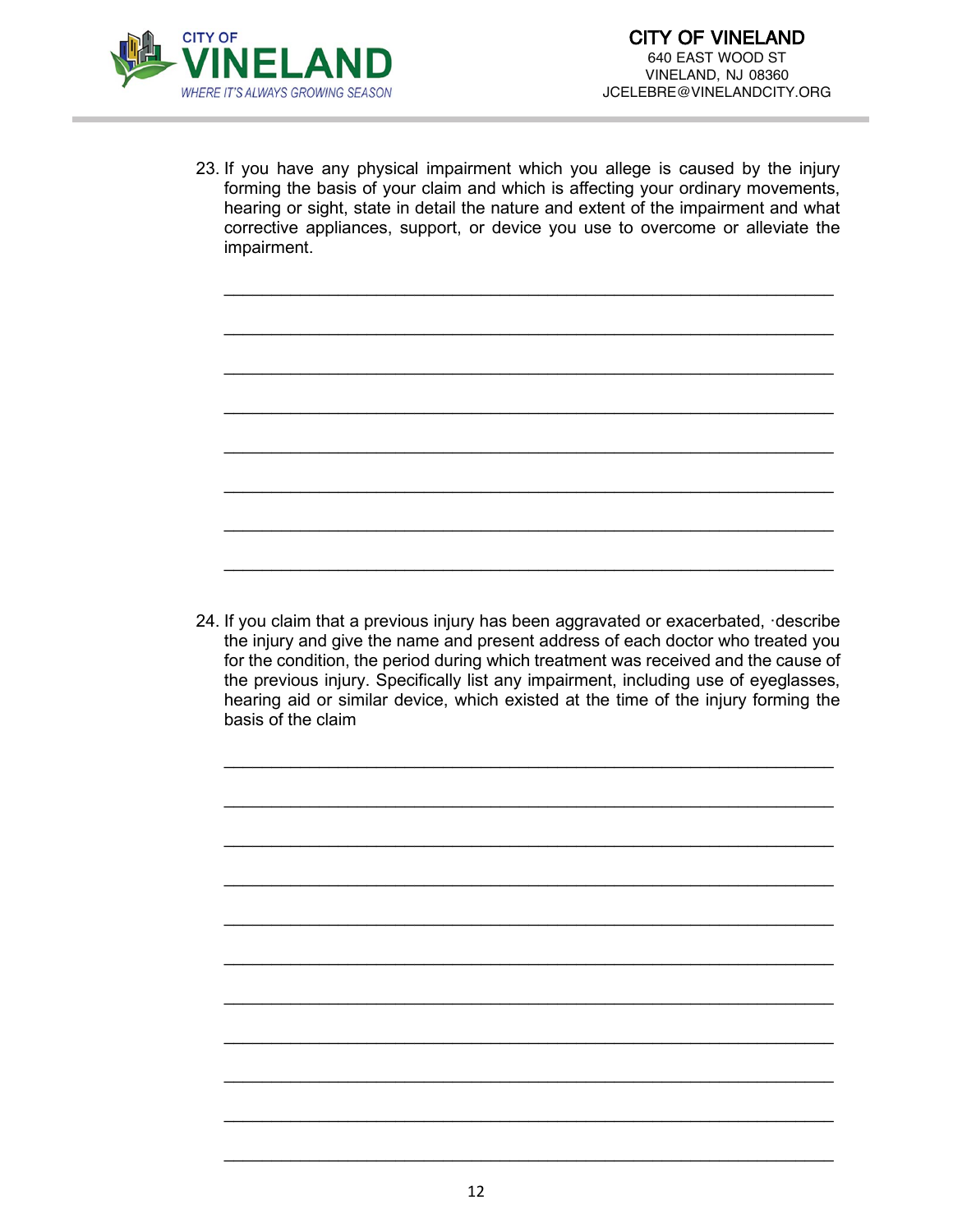

25. If any treatments, operation or other form of surgery in the future has been recommended to alleviate any injury or condition resulting from the incident which forms the basis of the claim, state in detail (a) the nature and extent of the treatment, operation or surgery (b) the purpose thereof and the results anticipated or expected (c) the name and address of the doctor who recommended the treatments, operation or surgery (d) the name and address of the doctor who will administer or perform the same (e) the estimated medical expenses to be incurred (f) the estimated length of time of treatments, operation or surgery, period of hospitalization and period of convalescence (g) all other losses or expenditures anticipated as a result of the treatments, operation or surgery (h) whether it is your intention to undergo the treatments1 operation or surgery and the approximate date.

\_\_\_\_\_\_\_\_\_\_\_\_\_\_\_\_\_\_\_\_\_\_\_\_\_\_\_\_\_\_\_\_\_\_\_\_\_\_\_\_\_\_\_\_\_\_\_\_\_\_\_\_\_\_\_\_\_\_\_\_\_\_\_\_

\_\_\_\_\_\_\_\_\_\_\_\_\_\_\_\_\_\_\_\_\_\_\_\_\_\_\_\_\_\_\_\_\_\_\_\_\_\_\_\_\_\_\_\_\_\_\_\_\_\_\_\_\_\_\_\_\_\_\_\_\_\_\_\_

\_\_\_\_\_\_\_\_\_\_\_\_\_\_\_\_\_\_\_\_\_\_\_\_\_\_\_\_\_\_\_\_\_\_\_\_\_\_\_\_\_\_\_\_\_\_\_\_\_\_\_\_\_\_\_\_\_\_\_\_\_\_\_\_

\_\_\_\_\_\_\_\_\_\_\_\_\_\_\_\_\_\_\_\_\_\_\_\_\_\_\_\_\_\_\_\_\_\_\_\_\_\_\_\_\_\_\_\_\_\_\_\_\_\_\_\_\_\_\_\_\_\_\_\_\_\_\_\_

\_\_\_\_\_\_\_\_\_\_\_\_\_\_\_\_\_\_\_\_\_\_\_\_\_\_\_\_\_\_\_\_\_\_\_\_\_\_\_\_\_\_\_\_\_\_\_\_\_\_\_\_\_\_\_\_\_\_\_\_\_\_\_\_

\_\_\_\_\_\_\_\_\_\_\_\_\_\_\_\_\_\_\_\_\_\_\_\_\_\_\_\_\_\_\_\_\_\_\_\_\_\_\_\_\_\_\_\_\_\_\_\_\_\_\_\_\_\_\_\_\_\_\_\_\_\_\_\_

\_\_\_\_\_\_\_\_\_\_\_\_\_\_\_\_\_\_\_\_\_\_\_\_\_\_\_\_\_\_\_\_\_\_\_\_\_\_\_\_\_\_\_\_\_\_\_\_\_\_\_\_\_\_\_\_\_\_\_\_\_\_\_\_

\_\_\_\_\_\_\_\_\_\_\_\_\_\_\_\_\_\_\_\_\_\_\_\_\_\_\_\_\_\_\_\_\_\_\_\_\_\_\_\_\_\_\_\_\_\_\_\_\_\_\_\_\_\_\_\_\_\_\_\_\_\_\_\_

\_\_\_\_\_\_\_\_\_\_\_\_\_\_\_\_\_\_\_\_\_\_\_\_\_\_\_\_\_\_\_\_\_\_\_\_\_\_\_\_\_\_\_\_\_\_\_\_\_\_\_\_\_\_\_\_\_\_\_\_\_\_\_\_

\_\_\_\_\_\_\_\_\_\_\_\_\_\_\_\_\_\_\_\_\_\_\_\_\_\_\_\_\_\_\_\_\_\_\_\_\_\_\_\_\_\_\_\_\_\_\_\_\_\_\_\_\_\_\_\_\_\_\_\_\_\_\_\_

\_\_\_\_\_\_\_\_\_\_\_\_\_\_\_\_\_\_\_\_\_\_\_\_\_\_\_\_\_\_\_\_\_\_\_\_\_\_\_\_\_\_\_\_\_\_\_\_\_\_\_\_\_\_\_\_\_\_\_\_\_\_\_\_

26. Itemize any and all expenses incurred for hospitals, doctors, nurses, x-rays, medicines, care and appliances and indicate which expenses were paid by any coverage.

\_\_\_\_\_\_\_\_\_\_\_\_\_\_\_\_\_\_\_\_\_\_\_\_\_\_\_\_\_\_\_\_\_\_\_\_\_\_\_\_\_\_\_\_\_\_\_\_\_\_\_\_\_\_\_\_\_\_\_\_\_\_\_\_

\_\_\_\_\_\_\_\_\_\_\_\_\_\_\_\_\_\_\_\_\_\_\_\_\_\_\_\_\_\_\_\_\_\_\_\_\_\_\_\_\_\_\_\_\_\_\_\_\_\_\_\_\_\_\_\_\_\_\_\_\_\_\_\_

\_\_\_\_\_\_\_\_\_\_\_\_\_\_\_\_\_\_\_\_\_\_\_\_\_\_\_\_\_\_\_\_\_\_\_\_\_\_\_\_\_\_\_\_\_\_\_\_\_\_\_\_\_\_\_\_\_\_\_\_\_\_\_\_

\_\_\_\_\_\_\_\_\_\_\_\_\_\_\_\_\_\_\_\_\_\_\_\_\_\_\_\_\_\_\_\_\_\_\_\_\_\_\_\_\_\_\_\_\_\_\_\_\_\_\_\_\_\_\_\_\_\_\_\_\_\_\_\_

\_\_\_\_\_\_\_\_\_\_\_\_\_\_\_\_\_\_\_\_\_\_\_\_\_\_\_\_\_\_\_\_\_\_\_\_\_\_\_\_\_\_\_\_\_\_\_\_\_\_\_\_\_\_\_\_\_\_\_\_\_\_\_\_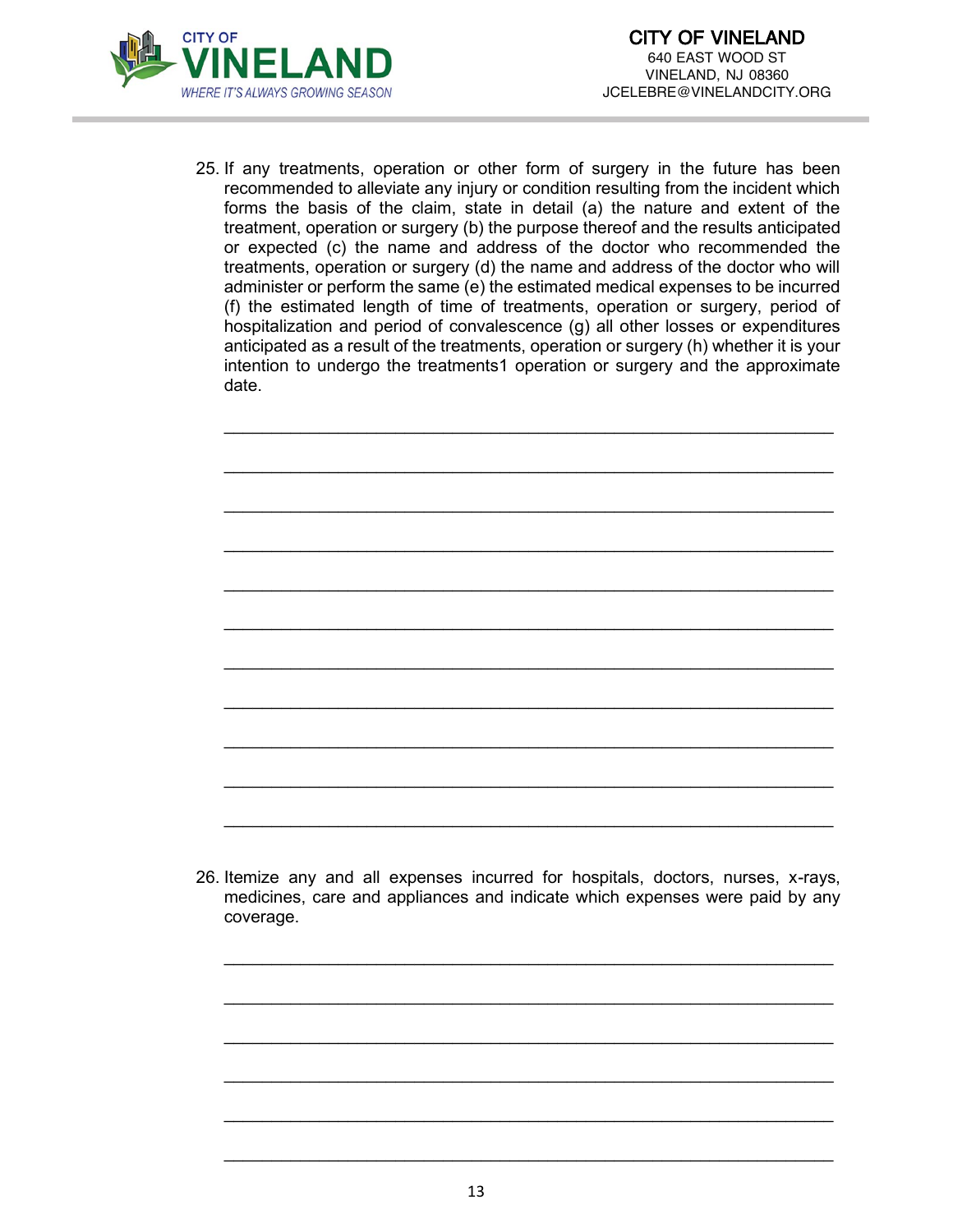

27. If employed at the time of the alleged injury forming the basis of the claim state (a) the name and address of the employer (b) position held and the nature of the work performed (c) average weekly wages for the year prior to the injury (d) period of time lost from employment, giving dates (e) amount of wages lost, if any. List any sources of income continuation or replacement, including, but not limited to, worker's compensation, disability income, social security, and income continuation insurance.

\_\_\_\_\_\_\_\_\_\_\_\_\_\_\_\_\_\_\_\_\_\_\_\_\_\_\_\_\_\_\_\_\_\_\_\_\_\_\_\_\_\_\_\_\_\_\_\_\_\_\_\_\_\_\_\_\_\_\_\_\_\_\_\_

\_\_\_\_\_\_\_\_\_\_\_\_\_\_\_\_\_\_\_\_\_\_\_\_\_\_\_\_\_\_\_\_\_\_\_\_\_\_\_\_\_\_\_\_\_\_\_\_\_\_\_\_\_\_\_\_\_\_\_\_\_\_\_\_

\_\_\_\_\_\_\_\_\_\_\_\_\_\_\_\_\_\_\_\_\_\_\_\_\_\_\_\_\_\_\_\_\_\_\_\_\_\_\_\_\_\_\_\_\_\_\_\_\_\_\_\_\_\_\_\_\_\_\_\_\_\_\_\_

\_\_\_\_\_\_\_\_\_\_\_\_\_\_\_\_\_\_\_\_\_\_\_\_\_\_\_\_\_\_\_\_\_\_\_\_\_\_\_\_\_\_\_\_\_\_\_\_\_\_\_\_\_\_\_\_\_\_\_\_\_\_\_\_

\_\_\_\_\_\_\_\_\_\_\_\_\_\_\_\_\_\_\_\_\_\_\_\_\_\_\_\_\_\_\_\_\_\_\_\_\_\_\_\_\_\_\_\_\_\_\_\_\_\_\_\_\_\_\_\_\_\_\_\_\_\_\_\_

\_\_\_\_\_\_\_\_\_\_\_\_\_\_\_\_\_\_\_\_\_\_\_\_\_\_\_\_\_\_\_\_\_\_\_\_\_\_\_\_\_\_\_\_\_\_\_\_\_\_\_\_\_\_\_\_\_\_\_\_\_\_\_\_

\_\_\_\_\_\_\_\_\_\_\_\_\_\_\_\_\_\_\_\_\_\_\_\_\_\_\_\_\_\_\_\_\_\_\_\_\_\_\_\_\_\_\_\_\_\_\_\_\_\_\_\_\_\_\_\_\_\_\_\_\_\_\_\_

\_\_\_\_\_\_\_\_\_\_\_\_\_\_\_\_\_\_\_\_\_\_\_\_\_\_\_\_\_\_\_\_\_\_\_\_\_\_\_\_\_\_\_\_\_\_\_\_\_\_\_\_\_\_\_\_\_\_\_\_\_\_\_\_

\_\_\_\_\_\_\_\_\_\_\_\_\_\_\_\_\_\_\_\_\_\_\_\_\_\_\_\_\_\_\_\_\_\_\_\_\_\_\_\_\_\_\_\_\_\_\_\_\_\_\_\_\_\_\_\_\_\_\_\_\_\_\_\_

\_\_\_\_\_\_\_\_\_\_\_\_\_\_\_\_\_\_\_\_\_\_\_\_\_\_\_\_\_\_\_\_\_\_\_\_\_\_\_\_\_\_\_\_\_\_\_\_\_\_\_\_\_\_\_\_\_\_\_\_\_\_\_\_

\_\_\_\_\_\_\_\_\_\_\_\_\_\_\_\_\_\_\_\_\_\_\_\_\_\_\_\_\_\_\_\_\_\_\_\_\_\_\_\_\_\_\_\_\_\_\_\_\_\_\_\_\_\_\_\_\_\_\_\_\_\_\_\_

\_\_\_\_\_\_\_\_\_\_\_\_\_\_\_\_\_\_\_\_\_\_\_\_\_\_\_\_\_\_\_\_\_\_\_\_\_\_\_\_\_\_\_\_\_\_\_\_\_\_\_\_\_\_\_\_\_\_\_\_\_\_\_\_

\_\_\_\_\_\_\_\_\_\_\_\_\_\_\_\_\_\_\_\_\_\_\_\_\_\_\_\_\_\_\_\_\_\_\_\_\_\_\_\_\_\_\_\_\_\_\_\_\_\_\_\_\_\_\_\_\_\_\_\_\_\_\_\_

\_\_\_\_\_\_\_\_\_\_\_\_\_\_\_\_\_\_\_\_\_\_\_\_\_\_\_\_\_\_\_\_\_\_\_\_\_\_\_\_\_\_\_\_\_\_\_\_\_\_\_\_\_\_\_\_\_\_\_\_\_\_\_\_



\_\_\_\_\_\_\_\_\_\_\_\_\_\_\_\_\_\_\_\_\_\_\_\_\_\_\_\_\_\_\_\_\_\_\_\_\_\_\_\_\_\_\_\_\_\_\_\_\_\_\_\_\_\_\_\_\_\_\_\_\_\_\_\_

\_\_\_\_\_\_\_\_\_\_\_\_\_\_\_\_\_\_\_\_\_\_\_\_\_\_\_\_\_\_\_\_\_\_\_\_\_\_\_\_\_\_\_\_\_\_\_\_\_\_\_\_\_\_\_\_\_\_\_\_\_\_\_\_

\_\_\_\_\_\_\_\_\_\_\_\_\_\_\_\_\_\_\_\_\_\_\_\_\_\_\_\_\_\_\_\_\_\_\_\_\_\_\_\_\_\_\_\_\_\_\_\_\_\_\_\_\_\_\_\_\_\_\_\_\_\_\_\_

\_\_\_\_\_\_\_\_\_\_\_\_\_\_\_\_\_\_\_\_\_\_\_\_\_\_\_\_\_\_\_\_\_\_\_\_\_\_\_\_\_\_\_\_\_\_\_\_\_\_\_\_\_\_\_\_\_\_\_\_\_\_\_\_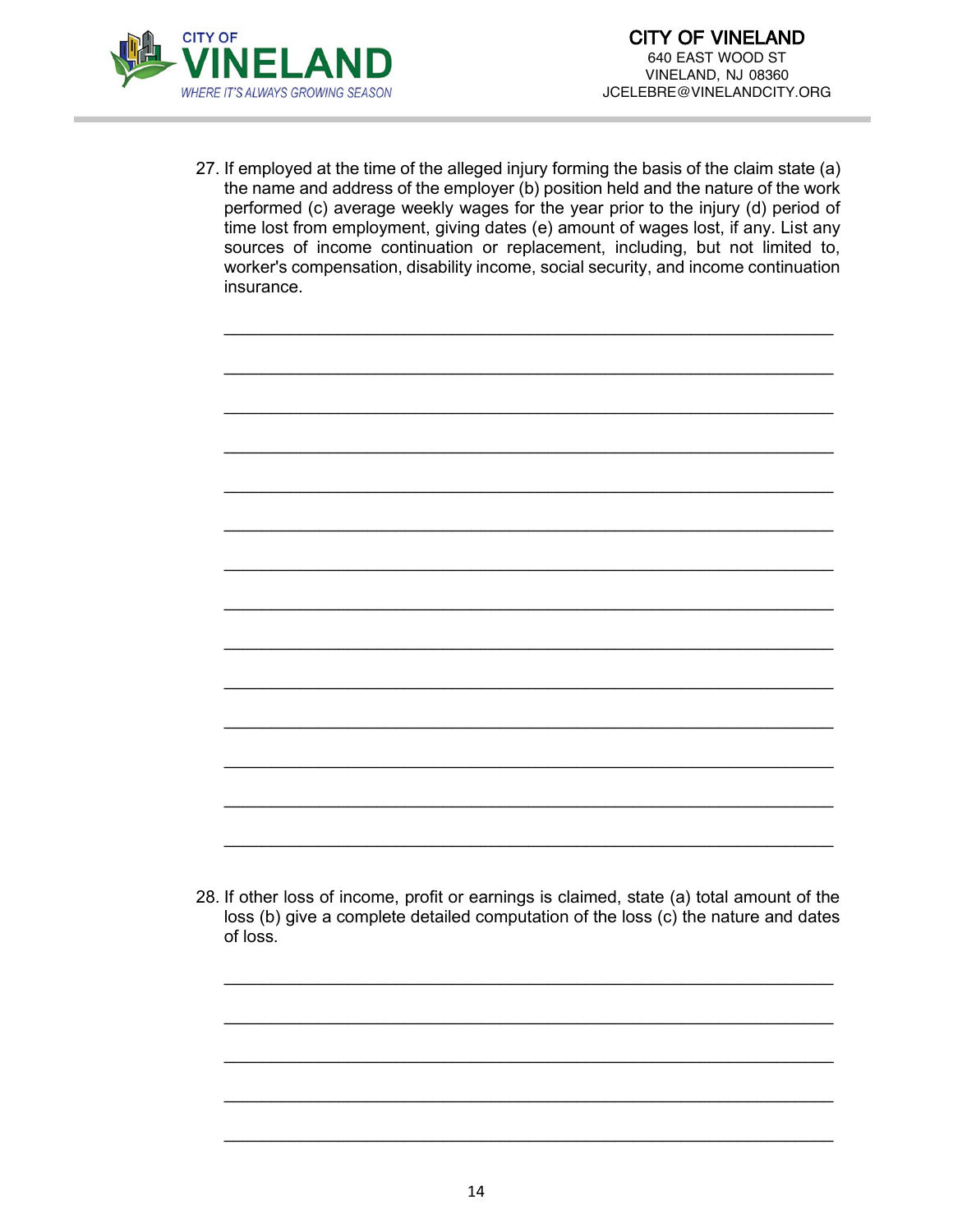

29. If you are claiming lost wages state (a) the date that the employment began (b) the name and address of the employer (c) the position held, and the nature of the work performed (d) the average weekly wages. Attach copies of pay stubs or other complete payroll record for all wages received during the past year.

\_\_\_\_\_\_\_\_\_\_\_\_\_\_\_\_\_\_\_\_\_\_\_\_\_\_\_\_\_\_\_\_\_\_\_\_\_\_\_\_\_\_\_\_\_\_\_\_\_\_\_\_\_\_\_\_\_\_\_\_\_\_\_\_

\_\_\_\_\_\_\_\_\_\_\_\_\_\_\_\_\_\_\_\_\_\_\_\_\_\_\_\_\_\_\_\_\_\_\_\_\_\_\_\_\_\_\_\_\_\_\_\_\_\_\_\_\_\_\_\_\_\_\_\_\_\_\_\_

\_\_\_\_\_\_\_\_\_\_\_\_\_\_\_\_\_\_\_\_\_\_\_\_\_\_\_\_\_\_\_\_\_\_\_\_\_\_\_\_\_\_\_\_\_\_\_\_\_\_\_\_\_\_\_\_\_\_\_\_\_\_\_\_

\_\_\_\_\_\_\_\_\_\_\_\_\_\_\_\_\_\_\_\_\_\_\_\_\_\_\_\_\_\_\_\_\_\_\_\_\_\_\_\_\_\_\_\_\_\_\_\_\_\_\_\_\_\_\_\_\_\_\_\_\_\_\_\_

\_\_\_\_\_\_\_\_\_\_\_\_\_\_\_\_\_\_\_\_\_\_\_\_\_\_\_\_\_\_\_\_\_\_\_\_\_\_\_\_\_\_\_\_\_\_\_\_\_\_\_\_\_\_\_\_\_\_\_\_\_\_\_\_

\_\_\_\_\_\_\_\_\_\_\_\_\_\_\_\_\_\_\_\_\_\_\_\_\_\_\_\_\_\_\_\_\_\_\_\_\_\_\_\_\_\_\_\_\_\_\_\_\_\_\_\_\_\_\_\_\_\_\_\_\_\_\_\_

\_\_\_\_\_\_\_\_\_\_\_\_\_\_\_\_\_\_\_\_\_\_\_\_\_\_\_\_\_\_\_\_\_\_\_\_\_\_\_\_\_\_\_\_\_\_\_\_\_\_\_\_\_\_\_\_\_\_\_\_\_\_\_\_

\_\_\_\_\_\_\_\_\_\_\_\_\_\_\_\_\_\_\_\_\_\_\_\_\_\_\_\_\_\_\_\_\_\_\_\_\_\_\_\_\_\_\_\_\_\_\_\_\_\_\_\_\_\_\_\_\_\_\_\_\_\_\_\_

\_\_\_\_\_\_\_\_\_\_\_\_\_\_\_\_\_\_\_\_\_\_\_\_\_\_\_\_\_\_\_\_\_\_\_\_\_\_\_\_\_\_\_\_\_\_\_\_\_\_\_\_\_\_\_\_\_\_\_\_\_\_\_\_

\_\_\_\_\_\_\_\_\_\_\_\_\_\_\_\_\_\_\_\_\_\_\_\_\_\_\_\_\_\_\_\_\_\_\_\_\_\_\_\_\_\_\_\_\_\_\_\_\_\_\_\_\_\_\_\_\_\_\_\_\_\_\_\_

\_\_\_\_\_\_\_\_\_\_\_\_\_\_\_\_\_\_\_\_\_\_\_\_\_\_\_\_\_\_\_\_\_\_\_\_\_\_\_\_\_\_\_\_\_\_\_\_\_\_\_\_\_\_\_\_\_\_\_\_\_\_\_\_

\_\_\_\_\_\_\_\_\_\_\_\_\_\_\_\_\_\_\_\_\_\_\_\_\_\_\_\_\_\_\_\_\_\_\_\_\_\_\_\_\_\_\_\_\_\_\_\_\_\_\_\_\_\_\_\_\_\_\_\_\_\_\_\_

\_\_\_\_\_\_\_\_\_\_\_\_\_\_\_\_\_\_\_\_\_\_\_\_\_\_\_\_\_\_\_\_\_\_\_\_\_\_\_\_\_\_\_\_\_\_\_\_\_\_\_\_\_\_\_\_\_\_\_\_\_\_\_\_

\_\_\_\_\_\_\_\_\_\_\_\_\_\_\_\_\_\_\_\_\_\_\_\_\_\_\_\_\_\_\_\_\_\_\_\_\_\_\_\_\_\_\_\_\_\_\_\_\_\_\_\_\_\_\_\_\_\_\_\_\_\_\_\_

\_\_\_\_\_\_\_\_\_\_\_\_\_\_\_\_\_\_\_\_\_\_\_\_\_\_\_\_\_\_\_\_\_\_\_\_\_\_\_\_\_\_\_\_\_\_\_\_\_\_\_\_\_\_\_\_\_\_\_\_\_\_\_\_

**DOCUMENT REQUEST**: Produce all documents identified in your answers to the above questions.

## **CERTIFICATION**

I hereby certify that the information provided is the truth and is the full and complete response to the questions, to the best of my knowledge.

Signature of Claimant Dated: Dated: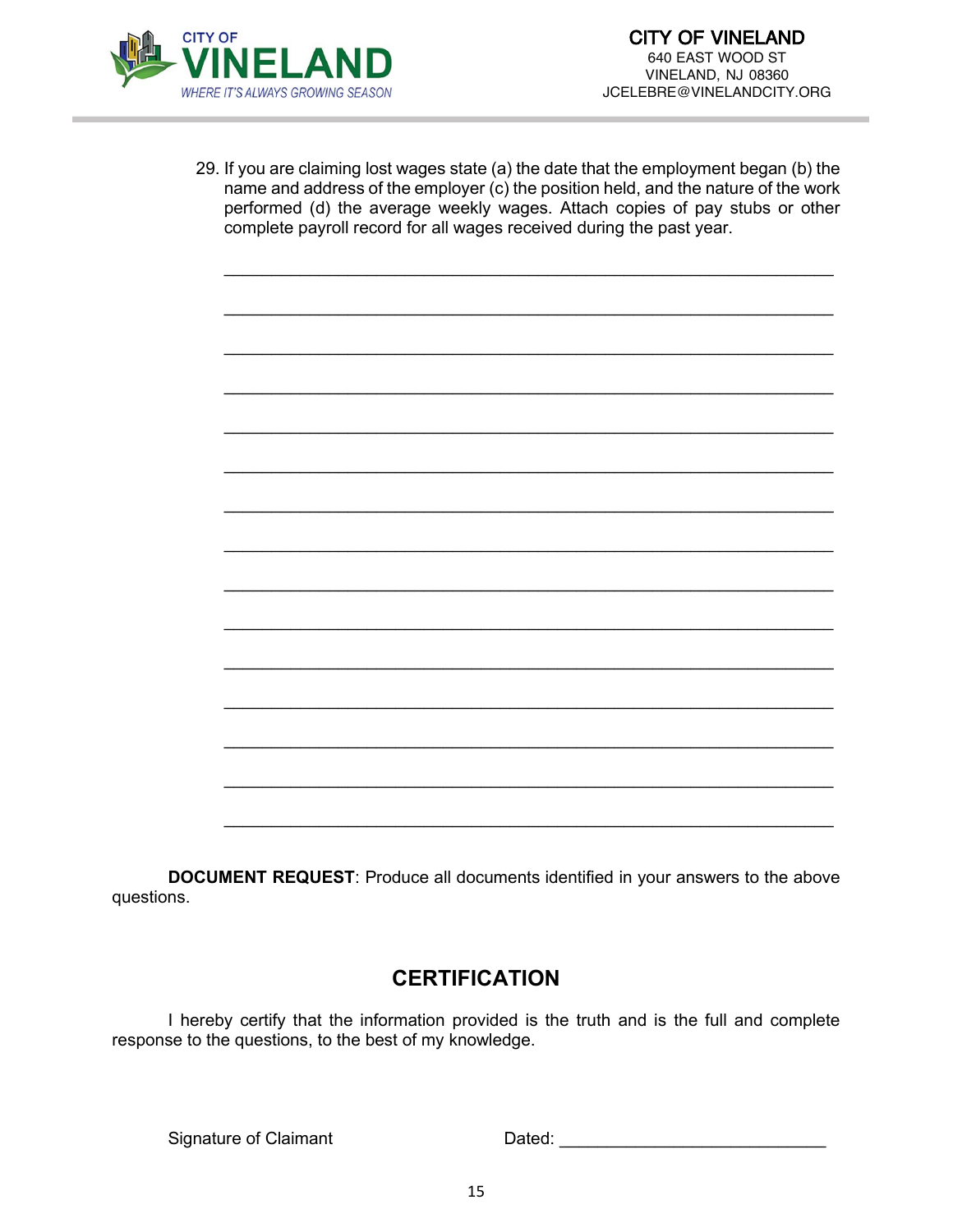

## **AUTHORIZATION FOR RELEASE OF MEDICAL AND HOSPITAL RECORDS**

| T0: | <u> 1989 - Johann Barbara, martxa alemaniar a</u> |  |
|-----|---------------------------------------------------|--|
|     |                                                   |  |
| Re: | Patient's Name                                    |  |
|     | Address                                           |  |
|     |                                                   |  |

You are hereby authorized and requested to disclose, make available and furnish to:

### Qual-Lynx 100 Decadon Drive Egg Harbor Township, NJ 08234

all information, records, x-rays, reports, or copies thereof relating to my examination, consultation, confinement, or treatment and to permit him or her to inspect and make copies or abstracts thereof.

\_\_\_\_\_\_\_\_\_\_\_\_\_\_\_\_\_\_\_\_\_\_\_\_\_\_\_\_\_\_\_\_\_\_\_\_\_\_\_\_\_\_\_\_\_\_\_\_\_\_\_\_\_\_\_\_\_\_\_\_\_\_\_\_\_\_\_\_\_\_\_\_\_\_\_

\_\_\_\_\_\_\_\_\_\_\_\_\_\_\_\_\_\_\_\_\_\_\_\_\_\_\_\_\_\_\_\_\_\_\_\_\_\_\_\_\_\_\_\_\_\_\_\_\_\_\_\_\_\_\_\_\_\_\_\_\_\_\_\_\_\_\_\_\_\_\_\_\_\_\_

Approximate date of admission to hospital, first examination, treatment, or consultation:

A photocopy of this release form, bearing a photocopy of my signature, shall constitute your authorization for the release of the information in accordance with the request made to you.

Authorized Signature